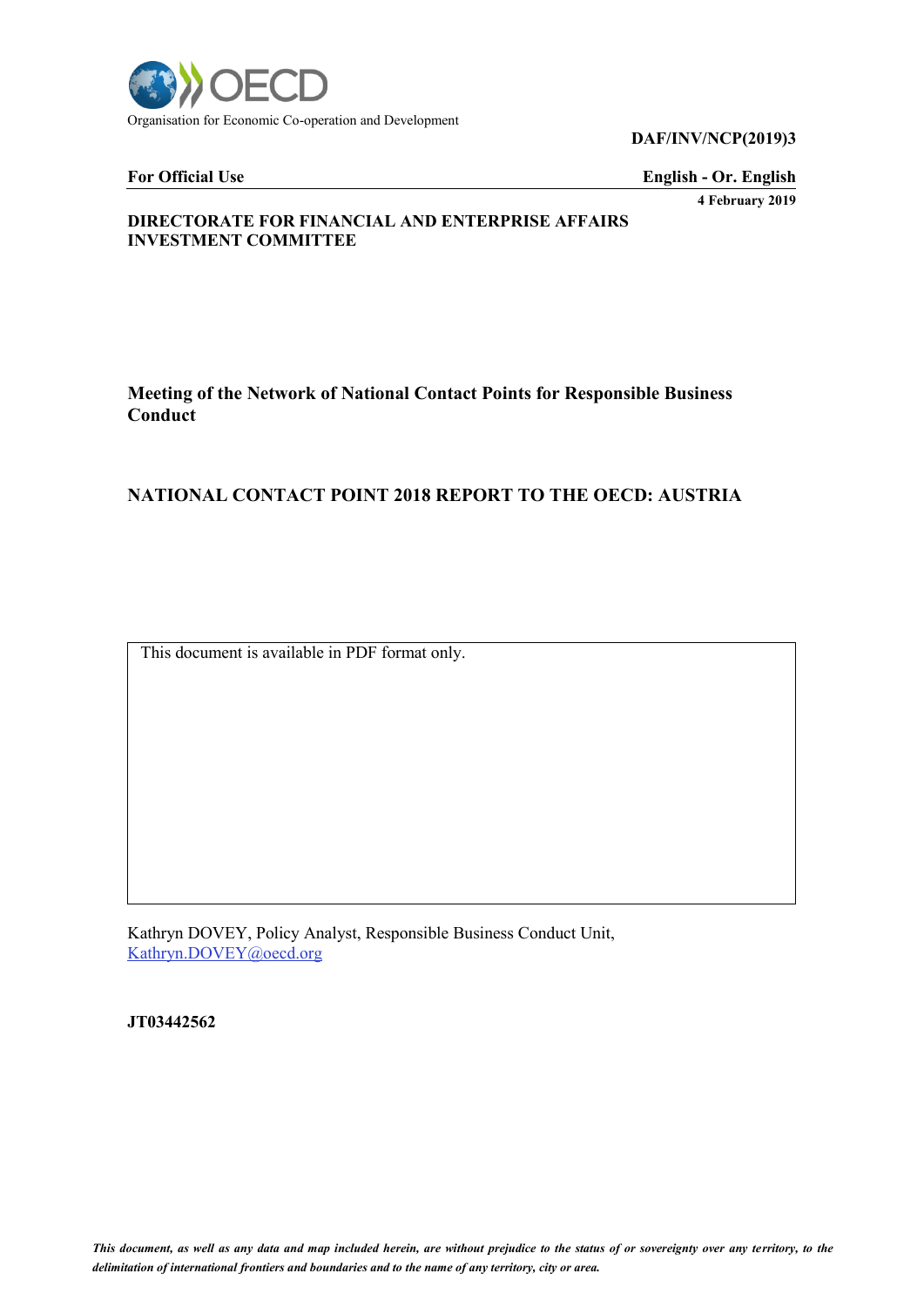## **2 │** DAF/INV/NCP(2019)3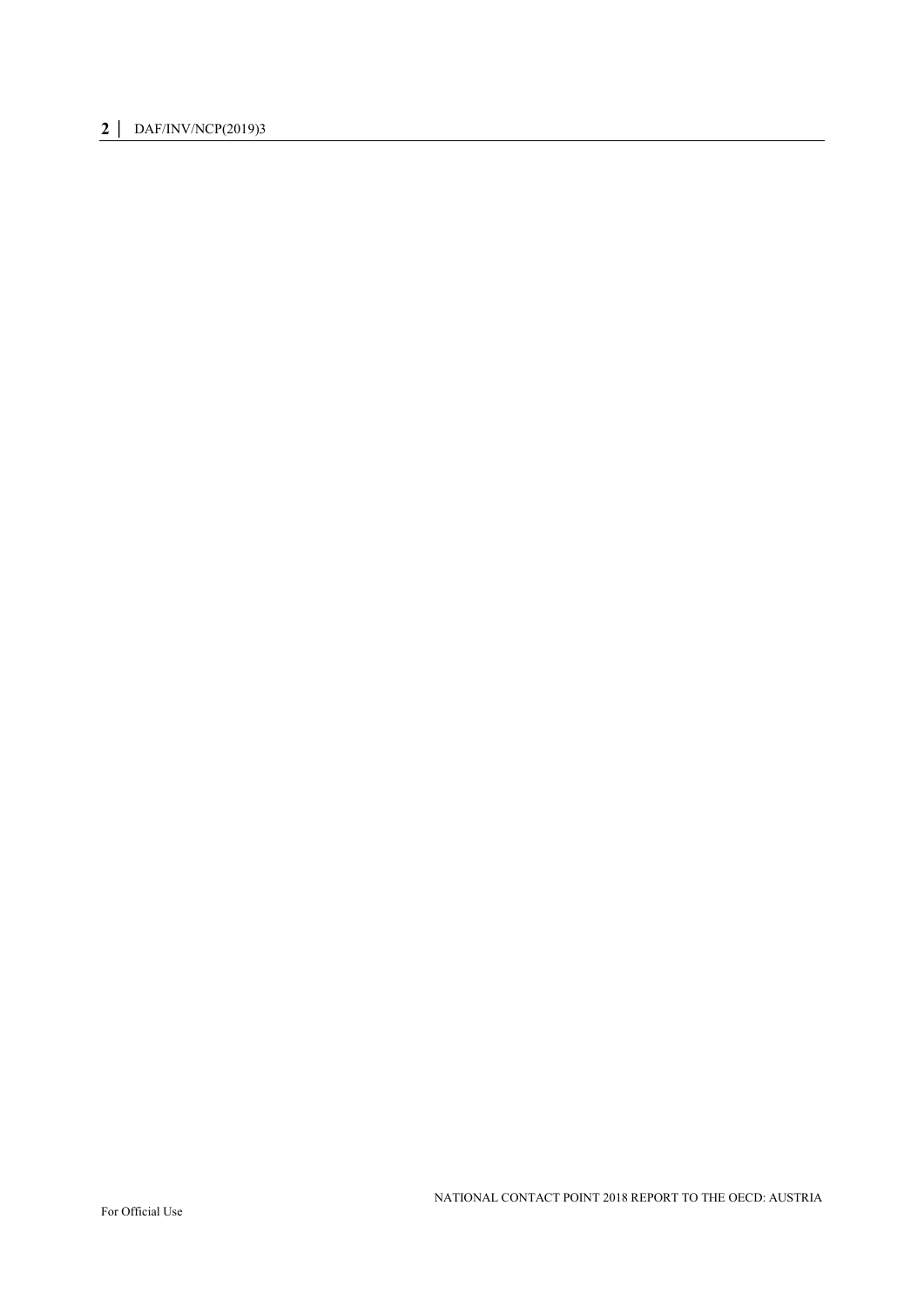## **NATIONAL CONTACT POINT REPORTING QUESTIONNAIRE (2018)**

This questionnaire is designed to help National Contact Points fulfil their reporting obligations as described in the Procedural Guidance of the OECD Guidelines for Multinational Enterprises. The answers to the questions should reflect the nature and results of the activities of the NCP<sup>1</sup>.

#### **STRUCTURE**

This questionnaire comprises 61 questions and 2 annexes under the following headings:

- A. Contact information
- B. Institutional arrangements
- C. Information and promotion
- D. Specific instances
- E. Peer learning
- F. Policy coherence
- G. Impact and future work

Annex 1: NCP PROMOTIONAL ACTIVITIES Annex 2: SPECIFIC INSTANCES

#### **TYPES OF QUESTIONS**

#### **1. Yes/No questions**

Most questions are Yes/No questions. For each of these questions, please select "Yes" or "No" from the dropdown menu. If a question is not relevant to your NCP, please select N/A (not applicable).

#### *Example:*

| (b) Promotional activities                                                                                                                                           |        |
|----------------------------------------------------------------------------------------------------------------------------------------------------------------------|--------|
| 23. Did the NCP organise or co-organise events to promote the<br>Guidelines and/or the NCP during the year?<br>If yes, please provide details in table 1 in Annex 1. | Yes/No |

#### **2. Open-ended questions**

a) Under certain Yes/No questions, there are open-ended questions to request more detail. For each open-ended question, an answer box is provided. Please keep responses precise and short.

#### *Example:*

**.** 

| (a) Location of the NCP                       |                          |
|-----------------------------------------------|--------------------------|
| 1. Is the NCP located in a Ministry?          | Yes/No                   |
| If yes, in which Ministry is the NCP located? | Click here to enter text |
| If yes, in which department of the Ministry?  | Click here to enter text |

<sup>1</sup> Page 74 of the Procedural Guidance of the OECD Guidelines for Multinational Enterprises: "Reports should contain information on the nature and results of the activities of the NCP, including implementation activities in specific instances".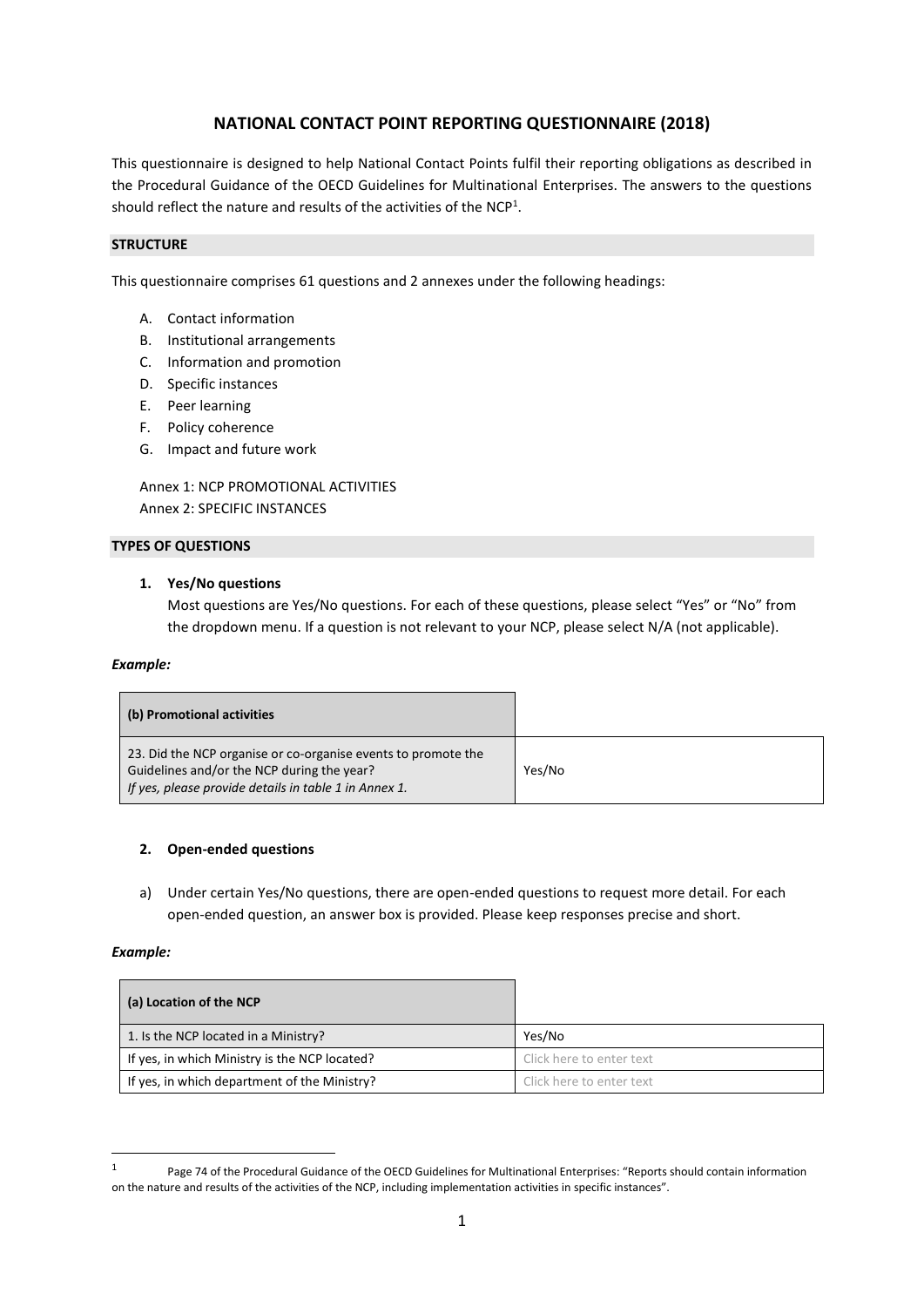b) "Additional comments" boxes are situated at the end of each section. Please feel free to enter any additional information you would like to share in these boxes.

*Example:*

*Additional comments on Location of the NCP:* Click here to enter text

#### **TERMS USED IN THE QUESTIONNAIRE**

A number of terms are used throughout the questionnaire. Definitions are provided below. Please note that these definitions are exclusively intended to assist in clarifying the terms used in this questionnaire.

- **Advisory body:** Some NCPs have an advisory body which can be consulted by the NCP on a range of activities and issues on which it provides advice. Advisory bodies can include representatives from trade unions, NGOs, business and/or academia, along with representatives of other government ministries or agencies. They do not normally form part of the NCP and do not have decision-making power on accepting or concluding specific instances.
- **Dedicated budget:** A budget that is allocated to the NCP on a regular basis (e.g. every year) to carry out its functions and activities.
- **Independent NCP:** An independent NCP is one whose members do not belong to a government administration, although generally an independent NCP will be supported by a secretariat based in a government administration.
- **Dversight body:** Some NCPs have an oversight body, which has a monitoring role, for example on whether the NCP has followed its own rules of procedures. They can include representatives from trade unions, NGOs, business and/or academia, along with representatives of other government ministries or agencies. They do not normally form part of the NCP and do not have decision-making power on accepting or concluding specific instances.
- **Stakeholder meeting:** A stakeholder meeting is a meeting organised by the NCP to meet with stakeholders, including trade unions, NGOs and the business community that are not part of the structure of the NCP (i.e. they are not members of the NCP, nor present on advisory or oversight bodies).

#### **REPORTING PERIOD**

The reporting period for this questionnaire is from 1 January to 31 December 2018.

#### **SUBMISSION**

The questionnaire should be completed by using this word document and sent by email to: RBC@oecd.org copying nicolas.hachez@oecd.org and [kathryn.dovey@oecd.org](mailto:kathryn.dovey@oecd.org) by **21 January 2019**.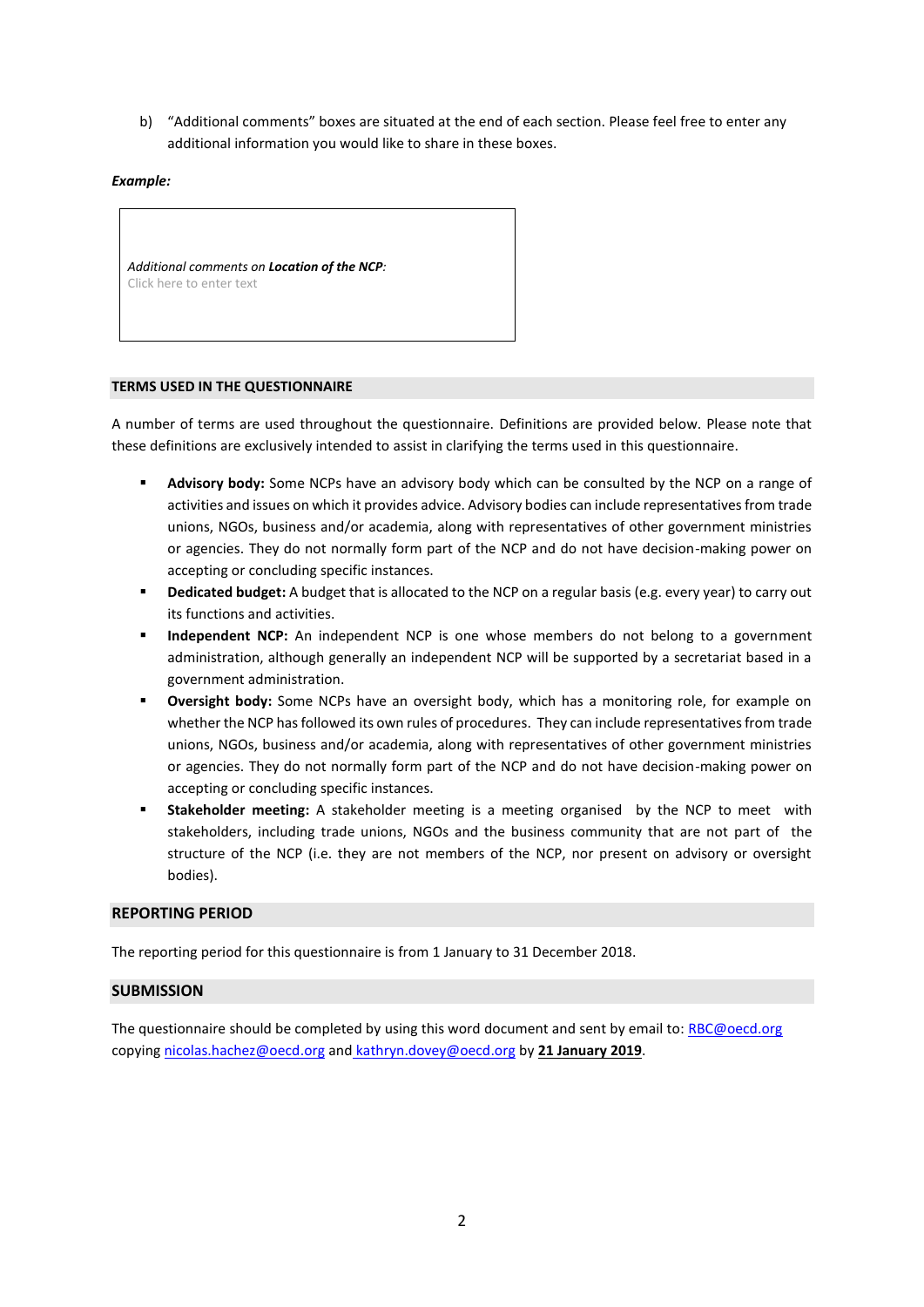# NATIONAL CONTACT POINT REPORTING QUESTIONNAIRE (2018)

 $\overline{\phantom{a}}$ 

| A. CONTACT INFORMATION                                                                |                                                                                                                |
|---------------------------------------------------------------------------------------|----------------------------------------------------------------------------------------------------------------|
| Please provide the contact information of the person filling in the<br>questionnaire. |                                                                                                                |
| Name:                                                                                 | Irene Janisch                                                                                                  |
| Job title:                                                                            | Head of Unit EU Coordination and NCP (Head of<br>Unit OECD, Sustainability and NCP as of January 1st,<br>2019) |
| Email:                                                                                | Irene.janisch@bmdw.gv.at                                                                                       |
| Telephone number:                                                                     | +43 (0) 1 711 00 80 55 68                                                                                      |

 $\overline{\phantom{a}}$ 

| <b>B. INSTITUTIONAL ARRANGEMENTS</b>                                                                                                                                                |                                                                                                                                                                                                                                                 |                           |
|-------------------------------------------------------------------------------------------------------------------------------------------------------------------------------------|-------------------------------------------------------------------------------------------------------------------------------------------------------------------------------------------------------------------------------------------------|---------------------------|
| (a) Location of the NCP                                                                                                                                                             |                                                                                                                                                                                                                                                 |                           |
| 1. Is the NCP located in a Ministry?                                                                                                                                                | Yes                                                                                                                                                                                                                                             |                           |
| If yes, in which Ministry is the NCP located?                                                                                                                                       | Federal Ministry for Digital and Economic Affairs                                                                                                                                                                                               |                           |
| If yes, in which department of the Ministry?                                                                                                                                        | Directorate-General for External Trade Policy and<br>European Integration, Department for EU-<br>Coordination and NCP (Section for EU and<br>International Market Strategies, Unit for OECD,<br>Sustainability and NCP as of January 1st, 2019) |                           |
| 2. Is the NCP located in an investment promotion agency?                                                                                                                            | No                                                                                                                                                                                                                                              |                           |
| 3. Is the NCP an independent NCP?                                                                                                                                                   | No                                                                                                                                                                                                                                              |                           |
| 4. Has the NCP been established through a legal, regulatory or<br>administrative instrument (e.g. a decree)?                                                                        | Yes                                                                                                                                                                                                                                             |                           |
| If yes, please provide the name and date of this instrument                                                                                                                         | Administrative Decree (Amendment of the<br>Ministry's Organisational Structure, March 2012)                                                                                                                                                     |                           |
| Additional comments on Location of the NCP:<br>Click here to enter text.                                                                                                            |                                                                                                                                                                                                                                                 |                           |
| (b) Composition of the NCP                                                                                                                                                          |                                                                                                                                                                                                                                                 |                           |
| 5. Who are the members of the NCP?<br>Please describe the functions of the members of the NCP (e.g.<br>President, Secretariat, Independent expert, etc.). No names are<br>required. | Officials of the Federal Ministry for Digital and<br><b>Economic Affairs</b>                                                                                                                                                                    |                           |
| 6. Does the NCP have dedicated full-time staff?<br>"Dedicated full-time staff" means staff working full-time on NCP<br>activities. If yes, please indicate the number.              | Yes                                                                                                                                                                                                                                             | 1                         |
| 7. Does the NCP have dedicated part-time staff?<br>"Dedicated part-time staff" means staff dedicating part of their<br>time to NCP activities. If yes, please indicate the number.  | No                                                                                                                                                                                                                                              | Click here to enter text. |
| 8. Have any full-time or part-time staff members joined the NCP<br>during the year?<br>If yes, please indicate how many.                                                            | Yes                                                                                                                                                                                                                                             | 1                         |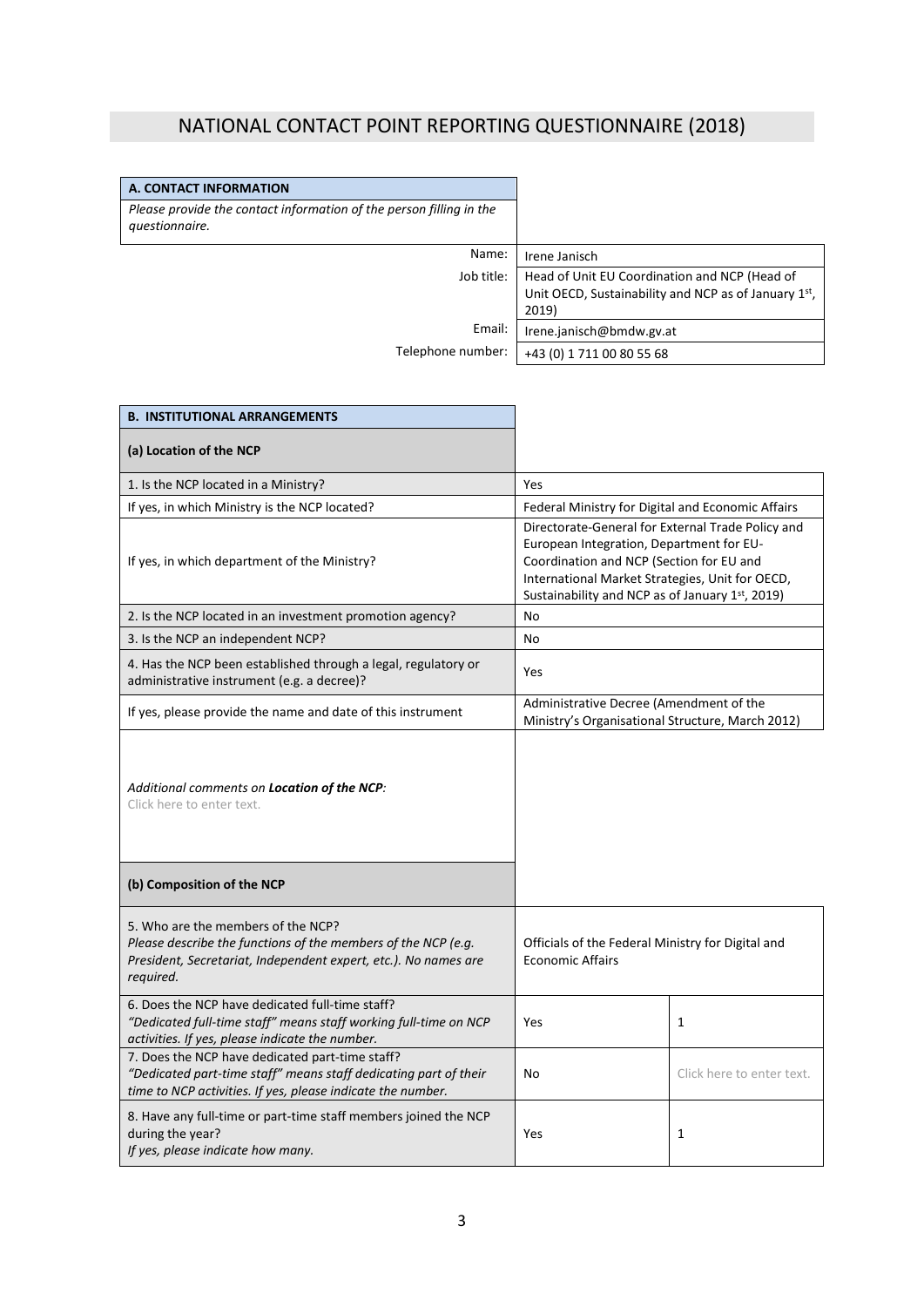| 9. Have any full-time or part-time staff members left the NCP<br>during the year?<br>If yes, please indicate how many.                                                                                                                                                                                                                     | Yes                                                                                                                                                                                                                                                                                                                                                                                                                                                                                                                                                                                                                                                                                                                                                                                                                                                                                                                                                                                                                                                                                                                                                                                                                                                                                                         | 1 |
|--------------------------------------------------------------------------------------------------------------------------------------------------------------------------------------------------------------------------------------------------------------------------------------------------------------------------------------------|-------------------------------------------------------------------------------------------------------------------------------------------------------------------------------------------------------------------------------------------------------------------------------------------------------------------------------------------------------------------------------------------------------------------------------------------------------------------------------------------------------------------------------------------------------------------------------------------------------------------------------------------------------------------------------------------------------------------------------------------------------------------------------------------------------------------------------------------------------------------------------------------------------------------------------------------------------------------------------------------------------------------------------------------------------------------------------------------------------------------------------------------------------------------------------------------------------------------------------------------------------------------------------------------------------------|---|
| 10. Are other Ministries part of the institutional arrangements of<br>the NCP?<br>(e.g. represented on advisory or oversight bodies, participate in<br>specific instances, etc.)                                                                                                                                                           | Yes                                                                                                                                                                                                                                                                                                                                                                                                                                                                                                                                                                                                                                                                                                                                                                                                                                                                                                                                                                                                                                                                                                                                                                                                                                                                                                         |   |
| If yes, please list the Ministries (e.g. Social Affairs, Labour, Trade,<br>Environment, Foreign Affairs, Justice, Finance, etc.)                                                                                                                                                                                                           | -Federal Chancellery<br>-Federal Ministry for Europe, Integration and<br>Foreign Affiars<br>-Federal Ministry of Labour, Social Affairs, Health<br>and Consumer Protection<br>-Federal Ministry of Finance<br>-Federal Ministry for Digital and Economic Affairs                                                                                                                                                                                                                                                                                                                                                                                                                                                                                                                                                                                                                                                                                                                                                                                                                                                                                                                                                                                                                                            |   |
| 11. Are social partners and other stakeholders (trade unions,<br>business community, civil society and other non-governmental<br>organisations) part of the institutional arrangements of the NCP?<br>(e.g. represented on advisory or oversight bodies, represented as<br>members of the NCP, making NCP decisions on specific instances) |                                                                                                                                                                                                                                                                                                                                                                                                                                                                                                                                                                                                                                                                                                                                                                                                                                                                                                                                                                                                                                                                                                                                                                                                                                                                                                             |   |
| <b>NGOs</b>                                                                                                                                                                                                                                                                                                                                | Yes                                                                                                                                                                                                                                                                                                                                                                                                                                                                                                                                                                                                                                                                                                                                                                                                                                                                                                                                                                                                                                                                                                                                                                                                                                                                                                         |   |
| Representatives of the business community                                                                                                                                                                                                                                                                                                  | Yes                                                                                                                                                                                                                                                                                                                                                                                                                                                                                                                                                                                                                                                                                                                                                                                                                                                                                                                                                                                                                                                                                                                                                                                                                                                                                                         |   |
| Trade unions                                                                                                                                                                                                                                                                                                                               | Yes                                                                                                                                                                                                                                                                                                                                                                                                                                                                                                                                                                                                                                                                                                                                                                                                                                                                                                                                                                                                                                                                                                                                                                                                                                                                                                         |   |
| 12. Does the NCP have an advisory body?                                                                                                                                                                                                                                                                                                    | Yes                                                                                                                                                                                                                                                                                                                                                                                                                                                                                                                                                                                                                                                                                                                                                                                                                                                                                                                                                                                                                                                                                                                                                                                                                                                                                                         |   |
| If yes, please describe its functions                                                                                                                                                                                                                                                                                                      | The Steering Committee ("Lenkungsausschuss") of<br>the Austrian NCP meets at least twice a year for<br>discussion with the NCP on related recent OECD<br>developments, on-going specific instances and<br>promotional activities.<br>The responsbilities/functions of the Steering<br>Committee include (also see Section 8 of the<br>Steering Committee's Terms of Reference,<br>https://www.en.bmdw.gv.at/ExternalTrade/Docu<br>ments/Terms of Reference Steering Committee<br>29112017.pdf):<br>a. Consulting of the Austrian NCP in all matters<br>regarding the implementation of the Guidelines,<br>including the handling of notifications in specific<br>instances;<br>b. The support and consulting of the Austrian NCP<br>during the implementation of the pro-active<br>agenda;<br>c. Participation in the preparation of the annual<br>report of the Austrian NCP to the OECD Investment<br>Committee;<br>d. The promotion of a broad dialogue on the<br>Guidelines with stakeholders;<br>e. Proposals for the further development of the<br>Austrian NCP;<br>f. The suggestion that a matter be referred to the<br>OECD Investment Committee in case of doubts<br>regarding the interpretation of the Guidelines.<br>For further functions of the Steering Committee<br>see question 13 below. |   |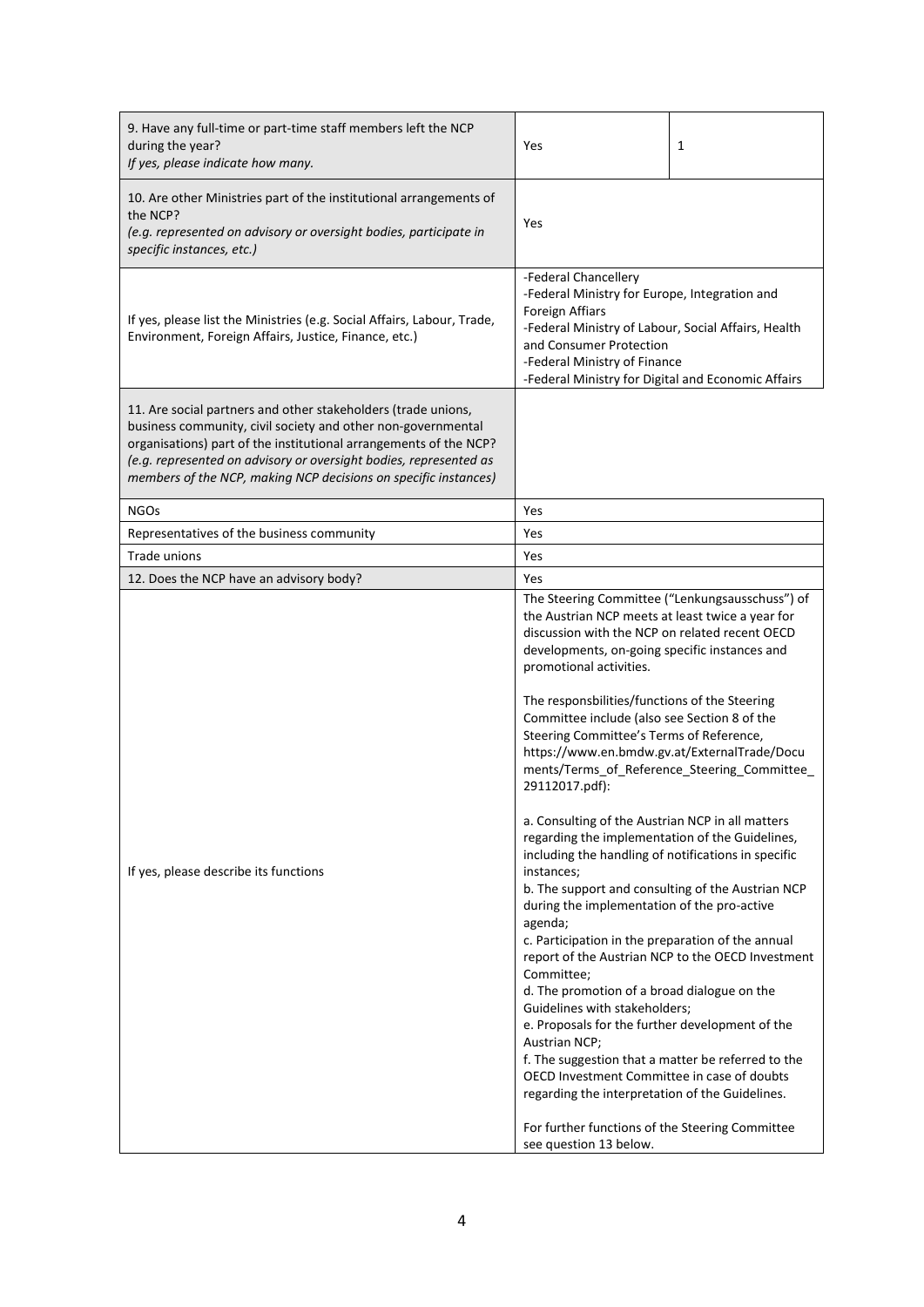| If yes, please list the names of organisations that are represented<br>on the advisory body and the type of organisation, or provide a<br>link to the list on the NCP website.<br>(e.g. government, NGO, trade union, business, business<br>organisation, academic, consumer organisation, etc.)         | One representative from each of the following<br>organisations:<br>-Federal Ministry for Digital and Economic Affairs;<br>government), Chair<br>-Federal Chancellery (government)<br>-Federal Ministry for Europe, Integration and<br>Foreign Affairs (government)<br>-Federal Ministry of Labour, Social Affairs, Health<br>and Consumer Protection (government)<br>-Federal Ministry of Finance (government)<br>-Austrian Federal Chamber of Labour (statutory<br>representation of workers/employees)<br>-Austrian Chamber of Agriculture (representation<br>of farmers and cooperatives)<br>-Austrian Trade Union Federation (trade union)<br>-Federation of Austrian Industries (business<br>organisation)<br>-Austrian Federal Economic Chamber (statutory<br>representation of companies/business)<br>-Südwind (representative of OECD Watch, NGO)<br>-University professor (legal expert in the field of<br>extrajudicial dispute resolution) |
|----------------------------------------------------------------------------------------------------------------------------------------------------------------------------------------------------------------------------------------------------------------------------------------------------------|-------------------------------------------------------------------------------------------------------------------------------------------------------------------------------------------------------------------------------------------------------------------------------------------------------------------------------------------------------------------------------------------------------------------------------------------------------------------------------------------------------------------------------------------------------------------------------------------------------------------------------------------------------------------------------------------------------------------------------------------------------------------------------------------------------------------------------------------------------------------------------------------------------------------------------------------------------|
| If yes, please indicate how often the NCP meets with the advisory<br>body                                                                                                                                                                                                                                | Twice a year                                                                                                                                                                                                                                                                                                                                                                                                                                                                                                                                                                                                                                                                                                                                                                                                                                                                                                                                          |
| 13. Does the NCP have an oversight body?                                                                                                                                                                                                                                                                 | Yes                                                                                                                                                                                                                                                                                                                                                                                                                                                                                                                                                                                                                                                                                                                                                                                                                                                                                                                                                   |
| If yes, please describe its functions                                                                                                                                                                                                                                                                    | According to the Steering Committee's Terms of<br>Reference (Section 8.g.), the Steering Committee is<br>also responsible for the evaluation of the activities<br>of the Austrian NCP, in particular with regard to<br>the compliance with the Terms of Reference and<br>the implementation of the key criteria pursuant to<br>Item I of the Procedural Guidance of the OECD<br>Guidelines for Multinational Enterprises as well as<br>the compliance with the latter.                                                                                                                                                                                                                                                                                                                                                                                                                                                                                |
| If yes, please list the names of organisations that are represented<br>on the oversight body and the type of organisation, or please<br>provide a link to the list on the NCP website.<br>(e.g. government, NGO, trade union, business, business<br>organisation, academic, consumer organisation, etc.) | For a member list of the Steering Committee see<br>question 12 above.                                                                                                                                                                                                                                                                                                                                                                                                                                                                                                                                                                                                                                                                                                                                                                                                                                                                                 |
| If yes, please indicate how often the oversight body meets                                                                                                                                                                                                                                               | Twice a year                                                                                                                                                                                                                                                                                                                                                                                                                                                                                                                                                                                                                                                                                                                                                                                                                                                                                                                                          |
| 14. Does the NCP have a body for both advice and oversight?                                                                                                                                                                                                                                              | Yes                                                                                                                                                                                                                                                                                                                                                                                                                                                                                                                                                                                                                                                                                                                                                                                                                                                                                                                                                   |
| If yes, please describe its functions                                                                                                                                                                                                                                                                    | For a detailed description of the functions of the<br>Steering Committee see questions 12 and 13<br>above.                                                                                                                                                                                                                                                                                                                                                                                                                                                                                                                                                                                                                                                                                                                                                                                                                                            |
| If yes, please list the names of organisations that are represented<br>on the oversight body and the type of organisation, or provide a<br>link to the list on the NCP website.<br>(e.g. government, NGO, trade union, business, business<br>organisation, academic, consumer organisation, etc.)        | For a member list of the Steering Committee see<br>question 12 above.                                                                                                                                                                                                                                                                                                                                                                                                                                                                                                                                                                                                                                                                                                                                                                                                                                                                                 |
| If yes, please indicate how often this body meets                                                                                                                                                                                                                                                        | Twice a year                                                                                                                                                                                                                                                                                                                                                                                                                                                                                                                                                                                                                                                                                                                                                                                                                                                                                                                                          |
| Additional comments on <b>Composition of the NCP</b> :<br>Click here to enter text.                                                                                                                                                                                                                      |                                                                                                                                                                                                                                                                                                                                                                                                                                                                                                                                                                                                                                                                                                                                                                                                                                                                                                                                                       |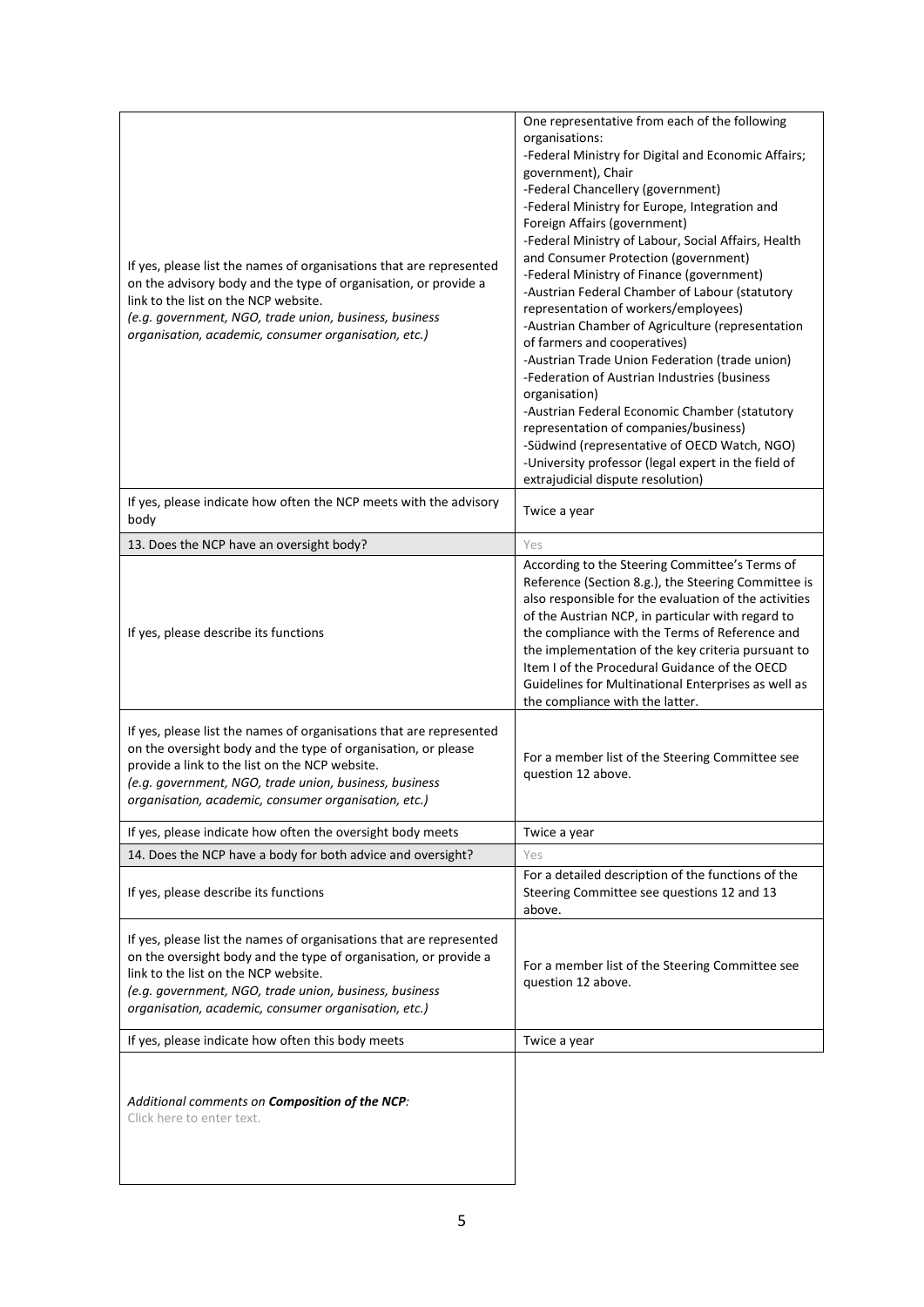| (c) Financial resources                                                                                                                                                                                                                                                                                                                                                                                                                                           |                              |
|-------------------------------------------------------------------------------------------------------------------------------------------------------------------------------------------------------------------------------------------------------------------------------------------------------------------------------------------------------------------------------------------------------------------------------------------------------------------|------------------------------|
| 15. Did the NCP have a dedicated budget this year?                                                                                                                                                                                                                                                                                                                                                                                                                | Yes                          |
| 16. Did the NCP have a dedicated budget to conduct its<br>promotional activities during the year?                                                                                                                                                                                                                                                                                                                                                                 | Yes                          |
| If no, were financial resources for promotional activities allocated<br>on an ad hoc basis when requested by the NCP?                                                                                                                                                                                                                                                                                                                                             | Choose an item.              |
| 17. Did the NCP have a dedicated budget to conduct its activities<br>related to specific instances during the year?                                                                                                                                                                                                                                                                                                                                               | No                           |
| If no, were financial resources for specific instances allocated on<br>an ad hoc basis when requested by the NCP?                                                                                                                                                                                                                                                                                                                                                 | Choose an item.              |
| 18. During the year, was the NCP able to access funds for the<br>following activities:                                                                                                                                                                                                                                                                                                                                                                            |                              |
| Organising promotional events                                                                                                                                                                                                                                                                                                                                                                                                                                     | Yes                          |
| Attending NCP meetings at the OECD                                                                                                                                                                                                                                                                                                                                                                                                                                | Yes                          |
| Attending events organised by other NCPs                                                                                                                                                                                                                                                                                                                                                                                                                          | Yes                          |
| Attending events organised by other stakeholders                                                                                                                                                                                                                                                                                                                                                                                                                  | Yes                          |
| Professional mediator fees or in-house mediator fees                                                                                                                                                                                                                                                                                                                                                                                                              | Choose an item.              |
| Fact-finding research into specific instances                                                                                                                                                                                                                                                                                                                                                                                                                     | Choose an item.              |
| Additional comments on <b>Financial resources</b> :<br>Ad 17 and 18.) The Austrian NCP does not dispose of a dedicated<br>budget for activities related to specific instances or for fact-<br>finding research into specific instances. In case such funding<br>becomes necessary, funds will be allocated on an ad hoc basis.<br>(d) Reporting                                                                                                                   |                              |
|                                                                                                                                                                                                                                                                                                                                                                                                                                                                   |                              |
| 19. Does the NCP report to the government on its activities?                                                                                                                                                                                                                                                                                                                                                                                                      | Yes                          |
| If yes, how often?                                                                                                                                                                                                                                                                                                                                                                                                                                                | More than three times a year |
| 20. Does the NCP report to parliament on its activities?                                                                                                                                                                                                                                                                                                                                                                                                          | Yes                          |
| If yes, how often?                                                                                                                                                                                                                                                                                                                                                                                                                                                | Choose an item.              |
| Additional comments on Reporting:<br>Ad 20.) The activities of the Austrian NCP are, inter alia, subject<br>of the annual economic report by the Federal Ministry for Digital<br>and Economic Affairs and the annual report on external relations<br>by the Federal Minstry for Europe, Integration and Foreign<br>Affairs.<br>Members of Parliament have the right to make requests to the<br>Austrian NCP via the competent Minister (right of interpellation). |                              |
| <b>C. INFORMATION AND PROMOTION</b>                                                                                                                                                                                                                                                                                                                                                                                                                               |                              |

| <b>L. INFORMATION AND PROMOTION</b>                                              |    |                           |
|----------------------------------------------------------------------------------|----|---------------------------|
| $\mid$ (a) NCP website <sup>2</sup>                                              |    |                           |
| 21. Was a new NCP website created this year?<br>If yes, please provide the link. | No | Click here to enter text. |

 $\overline{2}$ 

<sup>2</sup> This includes dedicated NCP webpages as part of the Ministry's website.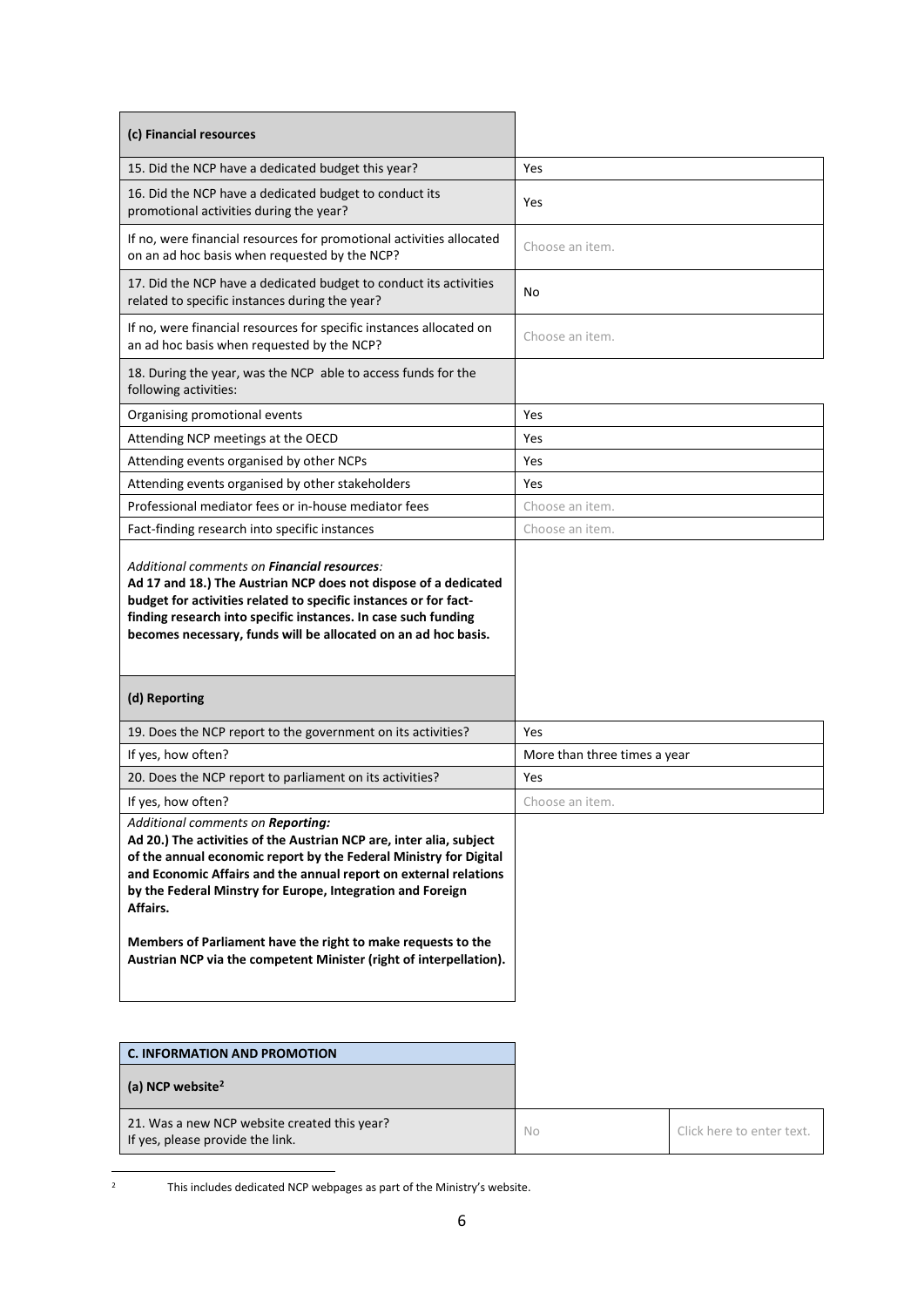| 22. Are the following items available on the NCP website:                                                                                                                                                                                                       |     |
|-----------------------------------------------------------------------------------------------------------------------------------------------------------------------------------------------------------------------------------------------------------------|-----|
| Information about the Guidelines and the role of the NCP                                                                                                                                                                                                        |     |
| The text of the Guidelines                                                                                                                                                                                                                                      | Yes |
| A description of the Guidelines                                                                                                                                                                                                                                 | Yes |
| Information on the NCP and its mandate                                                                                                                                                                                                                          | Yes |
| The 2015 NCP Annual Report submitted to the OECD                                                                                                                                                                                                                | Yes |
| The NCP's own 2015 Annual Report                                                                                                                                                                                                                                | Yes |
| Information about specific instances                                                                                                                                                                                                                            |     |
| Instructions on how to submit a specific instance                                                                                                                                                                                                               | Yes |
| The NCP's rules of procedures                                                                                                                                                                                                                                   | Yes |
| All final statements since 2011                                                                                                                                                                                                                                 | Yes |
| Information on promotional activities                                                                                                                                                                                                                           |     |
| Information on upcoming events promoting the Guidelines                                                                                                                                                                                                         | Yes |
| Information on past events promoting the Guidelines                                                                                                                                                                                                             | Yes |
| <b>Contact information</b>                                                                                                                                                                                                                                      |     |
| Information on how to make an enquiry to the NCP                                                                                                                                                                                                                | Yes |
| A phone number to reach the NCP directly                                                                                                                                                                                                                        | Yes |
| An email address to reach the NCP directly                                                                                                                                                                                                                      | Yes |
| Additional comments on <b>NCP website</b> :<br>Ad 21.) Link to website: www.oecd-leitsaetze.at                                                                                                                                                                  |     |
| Austrian NCP, the Austrian NCP has a teaser on current NCP                                                                                                                                                                                                      |     |
| topics and activities (e.g. conclusion of specific instance<br>proceeding; upcoming and past events; stakeholder survey) on<br>the front page of the Ministry's website. The teaser leads directly<br>to the relevant topic on the website of the Austrian NCP. |     |
| (b) Promotional activities <sup>3</sup>                                                                                                                                                                                                                         |     |
| 23. Did the NCP organise or co-organise events to promote the<br>Guidelines and/or the NCP during the year?<br>If yes, please provide details in table 1 in Annex 1.                                                                                            | Yes |
| 24. Did the NCP make a presentation to promote the Guidelines<br>and/or the NCP in events organised by others?<br>If yes, please provide details in table 2 in Annex 1.                                                                                         | Yes |
| 25. Did the NCP make use of social media to communicate on NCP<br>promotional activities during the year?                                                                                                                                                       | Yes |
| 26. Did the NCP hold a stakeholder meeting during the year?                                                                                                                                                                                                     | Yes |
| 27. Did the NCP promote the Guidelines among the business<br>community during the year?                                                                                                                                                                         | Yes |
| 28. Did the NCP carry out any training on the Guidelines aimed at<br>businesses during the year?                                                                                                                                                                | Yes |
| 29. Did the NCP promote the Guidelines among NGOs during the<br>year?                                                                                                                                                                                           | Yes |

 $\overline{\mathbf{3}}$ <sup>3</sup> Attendance of NCP meetings held at the OECD and other OECD events such as the Global Forum on Responsible Business Conduct are not considered to be promotional activities.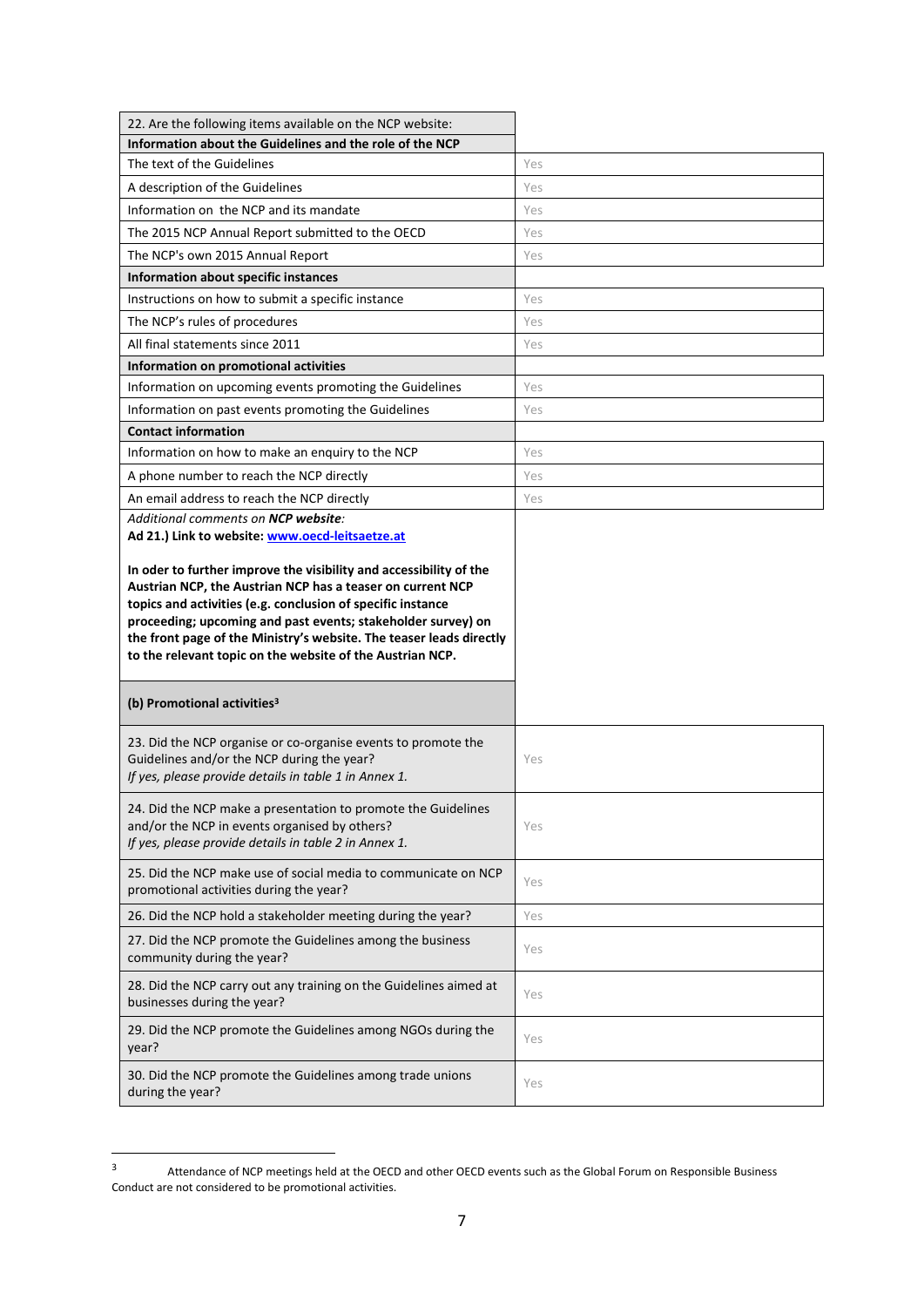| 31. Did the NCP promote the Guidelines among government<br>agencies during the year?                                                                                                                                                                                                                                                               | Yes |
|----------------------------------------------------------------------------------------------------------------------------------------------------------------------------------------------------------------------------------------------------------------------------------------------------------------------------------------------------|-----|
| 32. Did the NCP promote the Guidelines among embassies abroad<br>during the year?                                                                                                                                                                                                                                                                  | Yes |
| 33. Did the NCP promote the Guidelines to investment promotion<br>agencies during the year?                                                                                                                                                                                                                                                        | Yes |
| 34. Did the NCP refer to the following sector guidance reports in<br>promotional activities during the year:                                                                                                                                                                                                                                       |     |
| OECD Due Diligence Guidance for Responsible Supply Chains of<br>Minerals from Conflict-Affected and High-Risk Areas                                                                                                                                                                                                                                | Yes |
| OECD Due Diligence Guidance for Meaningful Stakeholder<br>Engagement in the Extractive Sector                                                                                                                                                                                                                                                      | No  |
| OECD-FAO Guidance for Responsible Agricultural Supply Chains                                                                                                                                                                                                                                                                                       | Yes |
| Additional comments on the section <b>Promotional activities</b> :<br>In addition to the organisation and participation in events<br>mentioned in Annex 1, the Austrian NCP also engaged in the<br>following activities:<br>-publication of brochure "annual report 2017"<br>-issuing newsletters<br>-distributing brochures at Austrian embassies |     |

| <b>D. SPECIFIC INSTANCES</b>                                                                                                                                       |                      |                                                                                                                         |
|--------------------------------------------------------------------------------------------------------------------------------------------------------------------|----------------------|-------------------------------------------------------------------------------------------------------------------------|
| (a) NCP rules of procedure for handling specific instances                                                                                                         |                      |                                                                                                                         |
| 35. Does the NCP have rules of procedure describing the<br>handling of specific instances?                                                                         | Yes                  |                                                                                                                         |
| 36. Are the rules of procedure available online?<br>If yes, please provide link. If no, please attach a copy of the<br>rules of procedure to this questionnaire    | Yes                  | https://www.en.bmdw.gv.at/<br>ExternalTrade/<br>Documents/<br><b>Terms of Reference</b><br>Austrian<br>NCP_29112017.pdf |
| 37. Were the NCP's rules of procedure modified this year?                                                                                                          | N <sub>O</sub>       |                                                                                                                         |
| Additional comments on the section Rules of procedure:<br>Click here to enter text.                                                                                |                      |                                                                                                                         |
| (b) Specific instance practicalities                                                                                                                               |                      |                                                                                                                         |
| 38. Does the NCP confirm receipt of a specific instance<br>submission?                                                                                             | Yes                  |                                                                                                                         |
| 39. Who has the final sign-off on accepting a specific<br>instance?<br>Please provide the function of the relevant staff within the<br>NCP. No names are required. | Head of Austrian NCP |                                                                                                                         |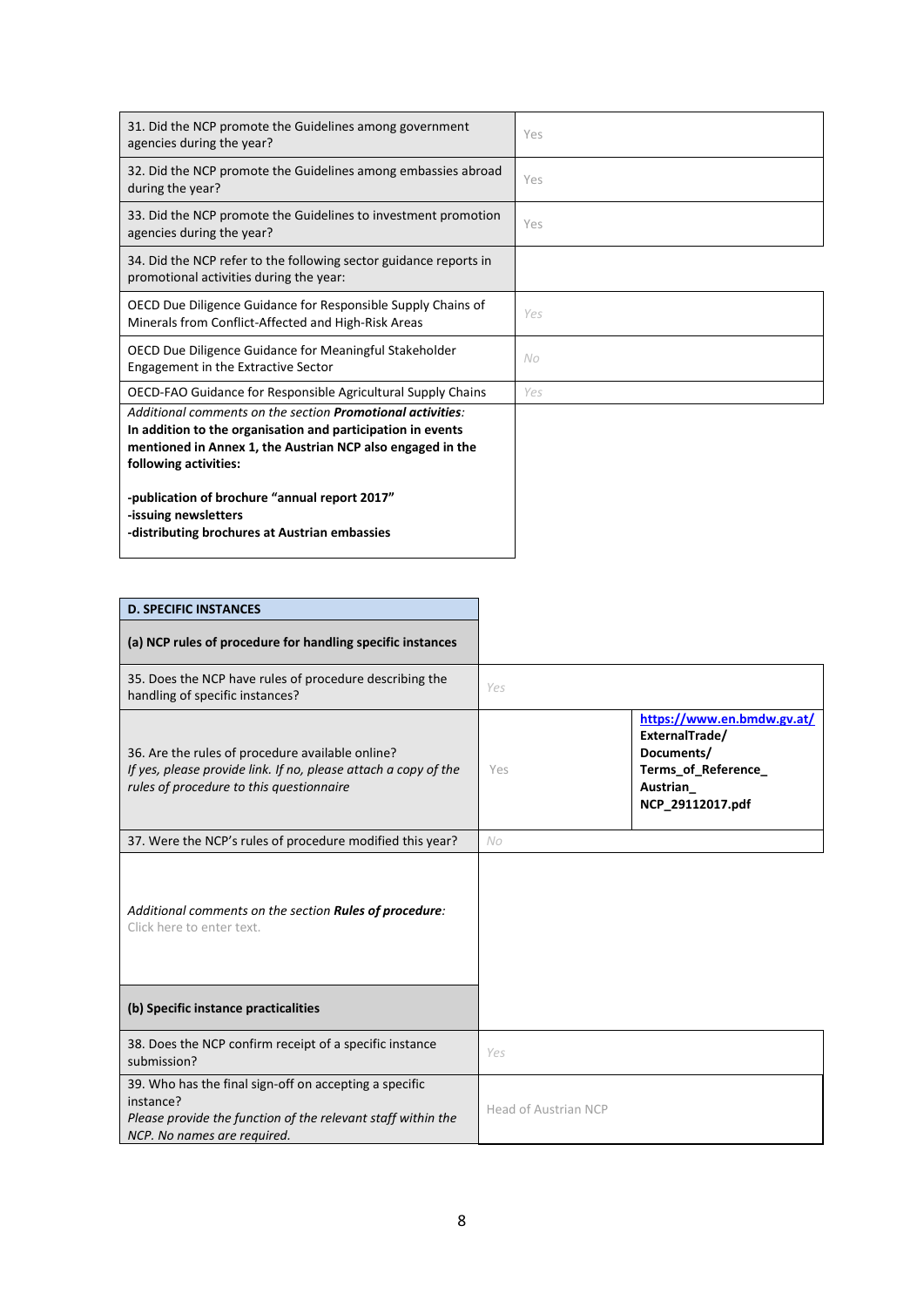| 40. Who has the final sign-off on final statements?<br>Please provide the function of the relevant staff within the<br>NCP. No names are required.                                                                                                                                                                         | <b>Head of Austrian NCP</b> |
|----------------------------------------------------------------------------------------------------------------------------------------------------------------------------------------------------------------------------------------------------------------------------------------------------------------------------|-----------------------------|
| 41. Does the NCP request feedback from the parties on the<br>procedure following the conclusion of a specific instance?                                                                                                                                                                                                    | Yes                         |
| 42. Has the NCP staff undergone training in dispute<br>resolution or problem-solving (e.g. mediation)?                                                                                                                                                                                                                     | Yes                         |
| 43. Did the NCP engage professional mediators during the<br>year?                                                                                                                                                                                                                                                          | No                          |
| 44. Did the NCP staff or members conduct mediation this<br>year?                                                                                                                                                                                                                                                           | No                          |
| Additional comments on the section Specific instance<br>practicalities:<br>Ad. 44.) The Austrian NCP hosted a follow-up meeting with<br>both parties in the Xayaburi/ANDRITZ case on September<br>6, 2018 . The compiled follow-up statement of the<br>Austrian NCP and both parties was published on October<br>17, 2018. |                             |
| (c) Reporting specific instances                                                                                                                                                                                                                                                                                           |                             |
| 45. Did the NCP receive new specific instance submissions<br>during the year?<br>If yes, please also provide details in Annex 2                                                                                                                                                                                            | No                          |
| 46. Of the specific instances that were already in progress<br>at the start of the year, are there any that are still ongoing<br>at the end of the calendar year?<br>If yes, please also provide details in Annex 2                                                                                                        | N/A                         |
| Additional comments on the section Reporting specific<br>instances:<br>Click here to enter text.                                                                                                                                                                                                                           |                             |

| <b>E. PEER LEARNING</b>                                                                       |           |
|-----------------------------------------------------------------------------------------------|-----------|
| 47. Did the NCP take part in the following activities with other<br>NCPs during the year:     |           |
| NCP-hosted peer learning activities                                                           | Yes       |
| Co-operation with other NCPs in handling specific instances                                   | No.       |
| Mentoring/capacity building of another NCP                                                    | Yes       |
| 48. Is the NCP interested in hosting an NCP learning/experience-<br>sharing event in 2019?    | Yes       |
| 49. Which topic would the NCP consider to be a priority to cover in<br>a peer learning event? | Mediation |
| 50. Is the NCP interested in participating in developing tools for<br>use by NCPs?            | Yes       |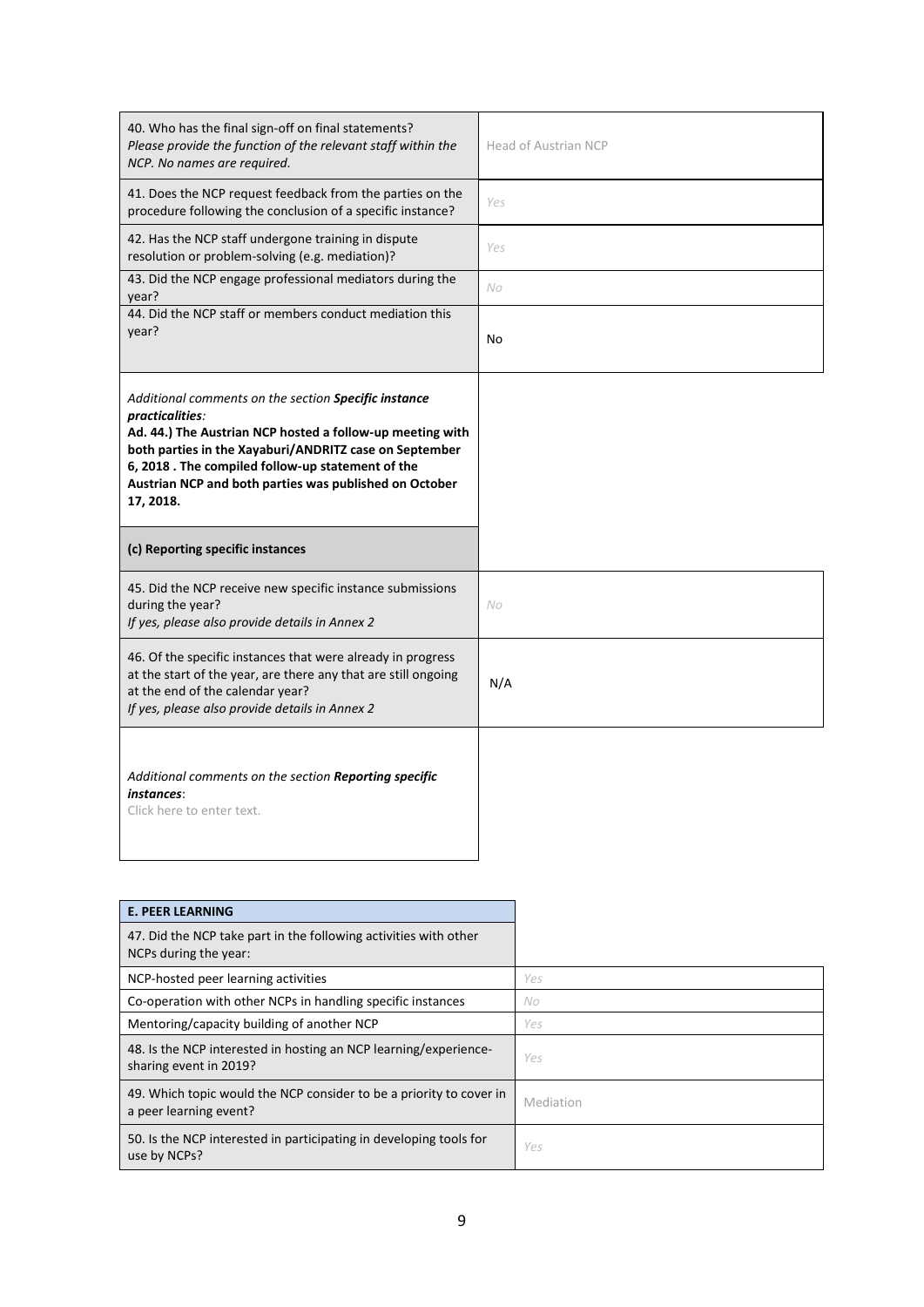*Additional comments on the section Peer-learning activities:* **Ad 47.) The Austrian NCP attended a seminar hosted by the Czech NCP on responsible business conduct on June 15, 2018 in Prague. The Austrian NCP attended a conference on due diligence hosted by the Swiss NCP on September 20, 2018 in Berne. The Austrian NCP also attended the working dinner, peer learning workshop and stakeholder conference by the Dutch NCP on October 9-10, 2018 in the Hague. The Austrian NCP also exchanged with various NCPs on RBC and specific instance issues.**

| <b>F. POLICY COHERENCE<sup>4</sup></b>                                                                                                                                                                 |                                                                                                                                                                                                                                                                                                                                                                                                                                                                                                                                                                                               |                 |  |
|--------------------------------------------------------------------------------------------------------------------------------------------------------------------------------------------------------|-----------------------------------------------------------------------------------------------------------------------------------------------------------------------------------------------------------------------------------------------------------------------------------------------------------------------------------------------------------------------------------------------------------------------------------------------------------------------------------------------------------------------------------------------------------------------------------------------|-----------------|--|
| 51. Have the Guidelines been referred to in relevant national<br>legislation adopted during the year?<br>(e.g. on responsible business conduct; non-financial reporting,<br>export credits regulation) | No                                                                                                                                                                                                                                                                                                                                                                                                                                                                                                                                                                                            |                 |  |
| If yes, please provide a link to the legislation.<br>If a link is not available, please attach a copy of the legislation to<br>this questionnaire.                                                     | Click here to enter text.                                                                                                                                                                                                                                                                                                                                                                                                                                                                                                                                                                     |                 |  |
| 52. Did the NCP communicate public statements on specific<br>instances to officials responsible for trade missions?                                                                                    | Yes                                                                                                                                                                                                                                                                                                                                                                                                                                                                                                                                                                                           |                 |  |
| 53. Did the NCP communicate public statements on specific<br>instances to officials responsible for foreign trade and investment<br>incentives?                                                        | Yes                                                                                                                                                                                                                                                                                                                                                                                                                                                                                                                                                                                           |                 |  |
| 54. Did your country adopt a National Action Plan (NAP) this year?<br>If yes, please indicate which type of NAP                                                                                        | No                                                                                                                                                                                                                                                                                                                                                                                                                                                                                                                                                                                            | Choose an item. |  |
| If yes, does the NAP make reference to the Guidelines?                                                                                                                                                 | No                                                                                                                                                                                                                                                                                                                                                                                                                                                                                                                                                                                            |                 |  |
| If yes, does the NAP make reference to the NCP?                                                                                                                                                        | No                                                                                                                                                                                                                                                                                                                                                                                                                                                                                                                                                                                            |                 |  |
| 55. Was a NAP in development this year?<br>If yes, please indicate which NAP.                                                                                                                          | No                                                                                                                                                                                                                                                                                                                                                                                                                                                                                                                                                                                            | Choose an item. |  |
| If yes, did the NCP participate in the development of the National<br><b>Action Plan?</b>                                                                                                              | Choose an item.                                                                                                                                                                                                                                                                                                                                                                                                                                                                                                                                                                               |                 |  |
| 56. Please indicate any other examples of policy coherence<br>activities:                                                                                                                              | Senior officials of the Federal Ministry for Digital<br>and Economic Affairs are regularly informed about<br>NCP activities, including specific instances.<br>Similarly, the Austrian NCP regularly informs<br>officials responsible for trade missions, the<br>Austrian Export Credit Agency and the Austrian<br>Development Bank about NCP activities and<br>specific instances. Moreover, as explained in<br>questions 12 to 14 above, the Steering<br>Committee, being inter alia composed by members<br>of different Austrian Ministries, is regularly<br>informed about NCP activities. |                 |  |

1

Paragraph 37 of the Commentary on the Implementation Procedures of the OECD Guidelines for Multinational Enterprises: "Statements and reports on the results of the proceedings made publicly available by the NCPs could be relevant to the administration of government programmes and policies. In order to foster policy coherence, NCPs are encouraged to inform these government agencies of their statements and reports when they are known by the NCP to be relevant to a specifics agency's policies and programmes […]."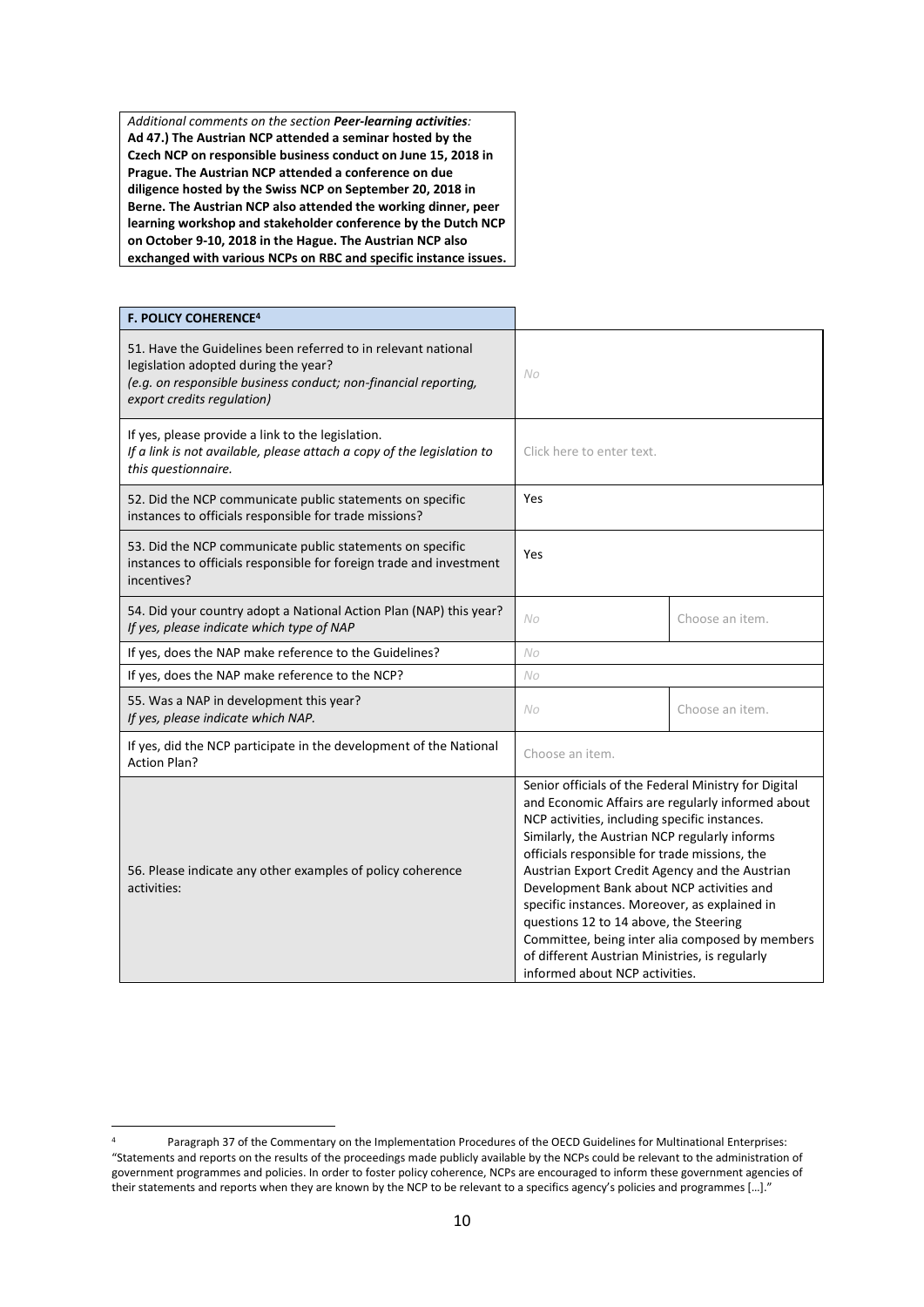| Additional comments on Policy Coherence:<br>Ad 54.) Chapter 2 of the 2018 Austrian National Strategy on<br>Foreign Trade (p. 10) covers a value based foreign trade policy<br>and refers several times to corporate social responsibility, the<br>OECD Guidelines on MNE and the NCP network. One of the<br>chapters target ("fostering corporate social responsibility")<br>underlines the important role of the OECD Guidelines and the<br>NCP network. Therefor the communication and mediation work<br>of the Austrian NCP should be strenghtened in order to actively<br>support Austrian enterprises in the field of corporate social<br>responsibility ("One-Stop-Shop for corporate social<br>responsibility"). Furthermore, enterprises should be encouraged<br>to carry out risk based due diligence processes in order to<br>identify and prevent early potential adverse impacts in their own<br>operations.<br>For more information see the 2018 Austrian National Strategy on<br>Foreign Trade (german version only):<br>https://www.bmdw.gv.at/WirtschaftsstandortInnovationInterna<br>tionalisierung/Aussenwirtschaftsstrategie%202018/Documents/<br>Au%C3%9Fenwirtschaftsstrategie barrierefrei V2.pdf |                           |
|-------------------------------------------------------------------------------------------------------------------------------------------------------------------------------------------------------------------------------------------------------------------------------------------------------------------------------------------------------------------------------------------------------------------------------------------------------------------------------------------------------------------------------------------------------------------------------------------------------------------------------------------------------------------------------------------------------------------------------------------------------------------------------------------------------------------------------------------------------------------------------------------------------------------------------------------------------------------------------------------------------------------------------------------------------------------------------------------------------------------------------------------------------------------------------------------------------------------------|---------------------------|
| <b>Public procurement</b>                                                                                                                                                                                                                                                                                                                                                                                                                                                                                                                                                                                                                                                                                                                                                                                                                                                                                                                                                                                                                                                                                                                                                                                               |                           |
|                                                                                                                                                                                                                                                                                                                                                                                                                                                                                                                                                                                                                                                                                                                                                                                                                                                                                                                                                                                                                                                                                                                                                                                                                         |                           |
| 57. Does your national legislation or policy on public procurement<br>refer to the Guidelines and/or OECD due diligence instruments?                                                                                                                                                                                                                                                                                                                                                                                                                                                                                                                                                                                                                                                                                                                                                                                                                                                                                                                                                                                                                                                                                    | No                        |
| If yes, please provide a link to the legislation.<br>If a link is not available, please attach a copy of the legislation to<br>this questionnaire.                                                                                                                                                                                                                                                                                                                                                                                                                                                                                                                                                                                                                                                                                                                                                                                                                                                                                                                                                                                                                                                                      | Click here to enter text. |
| 58. Does your national legislation or policy on public procurement<br>make a link to the NCP process?                                                                                                                                                                                                                                                                                                                                                                                                                                                                                                                                                                                                                                                                                                                                                                                                                                                                                                                                                                                                                                                                                                                   | No                        |
| If yes, did the NCP communicate public statements on specific<br>instances to public procurement officials during the year 2018?                                                                                                                                                                                                                                                                                                                                                                                                                                                                                                                                                                                                                                                                                                                                                                                                                                                                                                                                                                                                                                                                                        | Choose an item.           |

| <b>G. IMPACT AND FUTURE WORK</b>                                                           |                                                                                                                                                                                                                                                                                                                                                                                                                                |
|--------------------------------------------------------------------------------------------|--------------------------------------------------------------------------------------------------------------------------------------------------------------------------------------------------------------------------------------------------------------------------------------------------------------------------------------------------------------------------------------------------------------------------------|
| 60. Does the NCP have a promotional plan for the coming year<br>$(2019)$ ?                 | Yes                                                                                                                                                                                                                                                                                                                                                                                                                            |
| 61. Has the NCP faced any particular challenge(s) it would like to<br>highlight this year? | The 2017/2018 peer review process was a very<br>positive learning experience for the Austrian NCP.<br>It also helped to establish positive relationships<br>with stakeholders. It will now be a challenge to use<br>the positive momentum for further improving the<br>work of the Austrian NCP.<br>According to OECD best practice, the Austrian NCP<br>successfully completed the follow-up process in<br>the Xayaburi case. |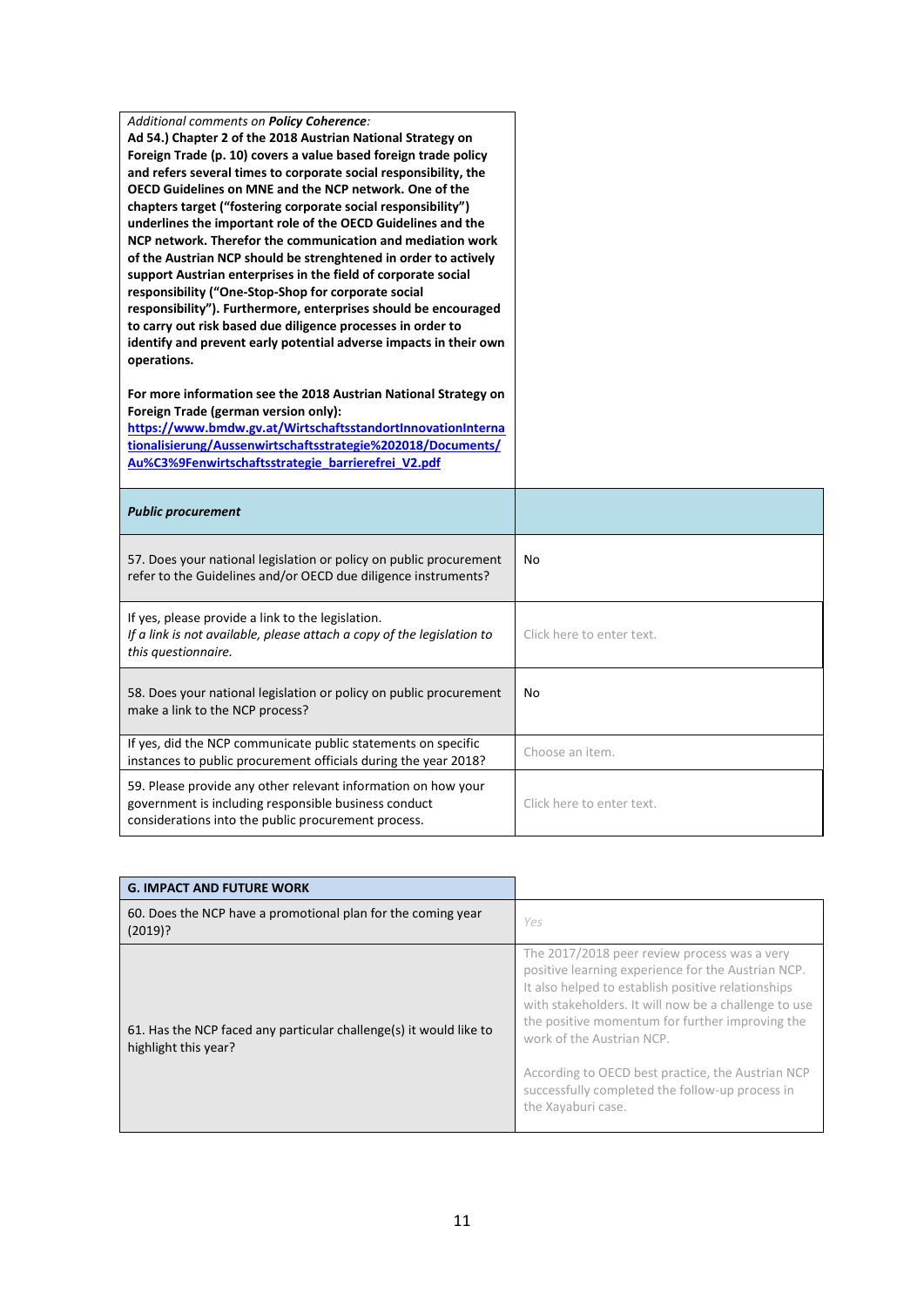*Additional comments on the section Impact and future work:* **The Austrian NCP plans to host a peer learning event on mediation in cooperation with the Consensus Building Institute on April 8-10, 2019.**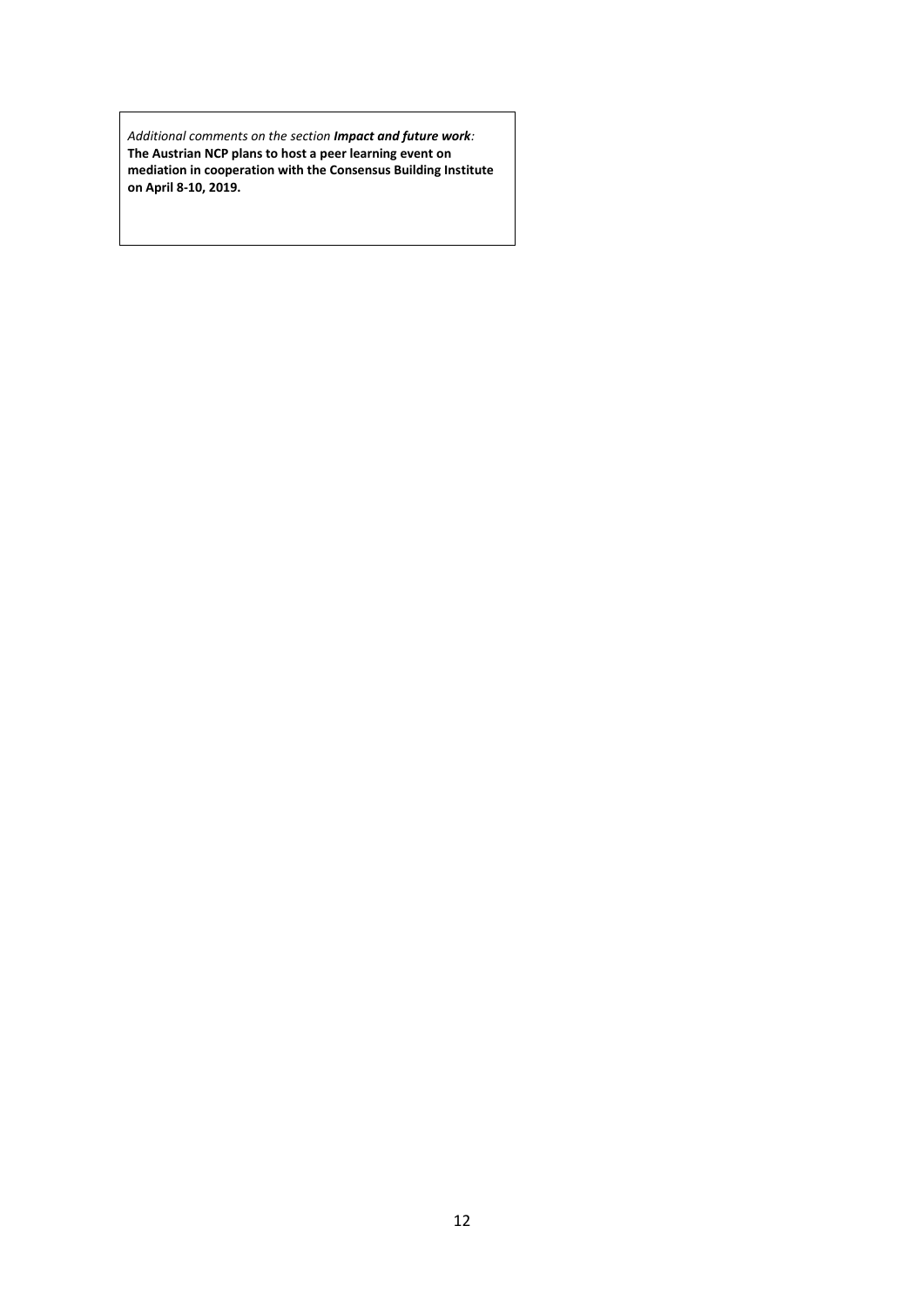#### **Annex 1: NCP PROMOTIONAL ACTIVITIES**

**Please provide information on the events organised or co-organised by the NCP (Table 1), and events in which the NCP has participated to promote the Guidelines (Table 2).**  Please select the event type, size and type of audience as well as the theme from the dropdown menus for each event. Please add additional lines if needed.

## **Table 1**

|                                                                                                                                                             | NCP-organised and co-organised events to promote the Guidelines and/or the NCP |                                                               |               |                     |                                |                                                                                                                                                 |                                                                                                                     |  |  |  |
|-------------------------------------------------------------------------------------------------------------------------------------------------------------|--------------------------------------------------------------------------------|---------------------------------------------------------------|---------------|---------------------|--------------------------------|-------------------------------------------------------------------------------------------------------------------------------------------------|---------------------------------------------------------------------------------------------------------------------|--|--|--|
| <b>Title</b>                                                                                                                                                | Date<br>(dd/mm/yyyy)                                                           | Location                                                      | Type of event | Size of<br>audience | Organised or co-<br>organised? | <b>Targeted audience</b><br>e.g. Business representatives, NGOs, Trade unions,<br>Academia, General public, Government representatives,<br>etc. | <b>Theme</b><br>e.g. the OECD Guidelines, the NCP<br>activities on sector due diligence<br>quidance documents, etc. |  |  |  |
| Roundtable<br>Responsible<br>Investment.<br>The<br>implementatio<br>n of the OECD<br>Due Diligence<br>recommendati<br>ons for<br>institutional<br>investors | 16/05/2018                                                                     | <b>BAWAG-Group</b>                                            | Conference    | $10 - 50$           | Co-organised                   | Risk, compliance and asset managers from banks,<br>insurance companies, pension funds                                                           | Due Diligence Guidance for<br>institutional investors                                                               |  |  |  |
| Digitalisation<br>and Global<br>Responsibility.                                                                                                             | 11/06/2018                                                                     | Federation of<br>Austrian<br>Industries                       | Conference    | $10 - 50$           | Organised                      | Business, NGOs, Trade Unions, Academia,<br>Government                                                                                           | role of digital technologies for<br>coping with supply chain risks                                                  |  |  |  |
| Dialogue with<br>Employee<br>Representativ<br>es: Help<br>shaping Global<br>Responsibility                                                                  | 11/10/2018                                                                     | Federal<br>Ministry for<br>Digital and<br>Economic<br>Affairs | Conference    | $10 - 50$           | Organised                      | Employee representatives on the supervisory<br>board of stock-listed Austrian companies                                                         | Implementation of global<br>responsibility in companies                                                             |  |  |  |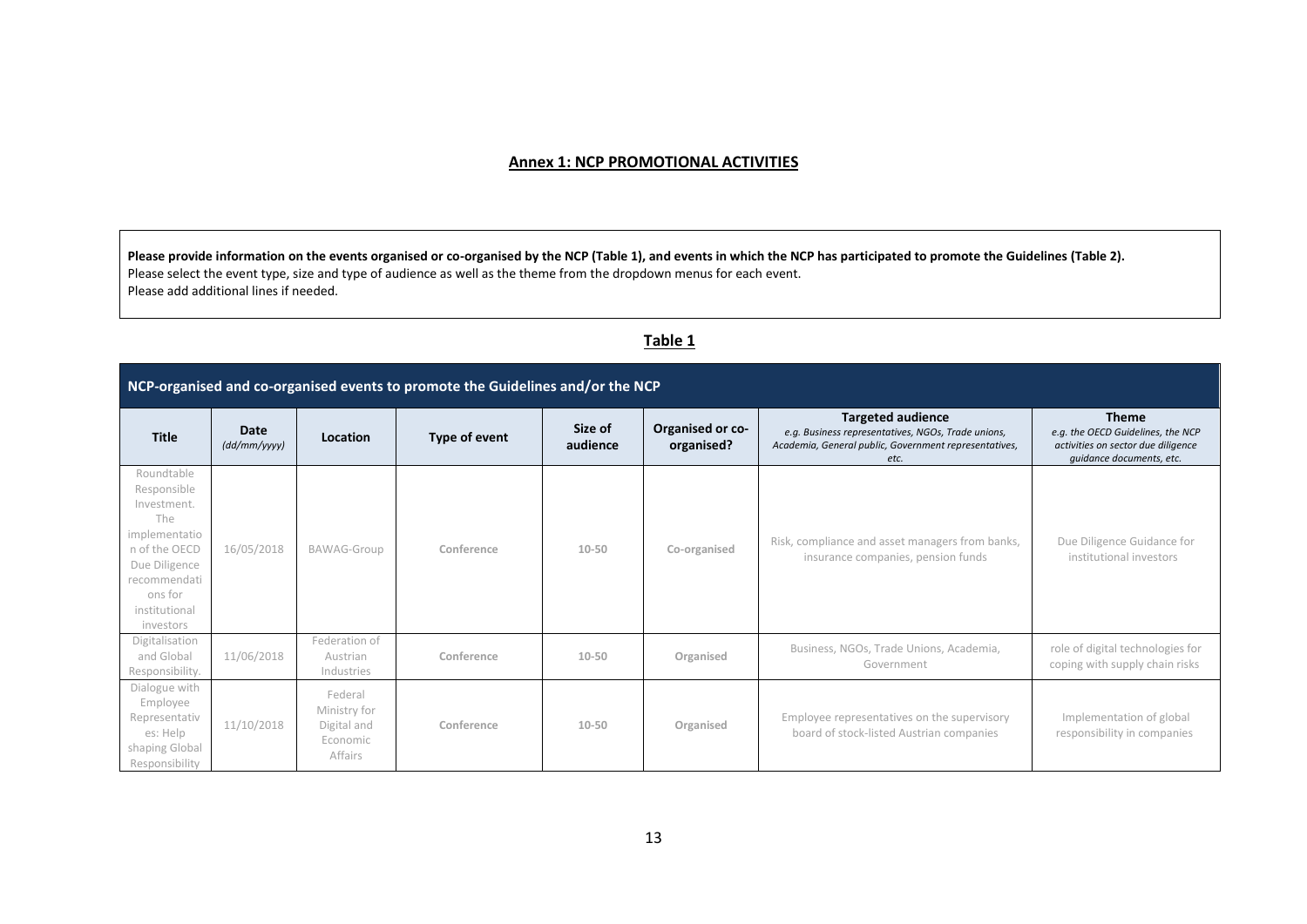| Total number= |
|---------------|
|               |

## **Table 2**

| Presentations by the NCP to promote the Guidelines and/or the NCP in events organised by others |                      |                                                               |               |                  |                                                                                                                                                         |                                                                   |                             |                                                                 |
|-------------------------------------------------------------------------------------------------|----------------------|---------------------------------------------------------------|---------------|------------------|---------------------------------------------------------------------------------------------------------------------------------------------------------|-------------------------------------------------------------------|-----------------------------|-----------------------------------------------------------------|
| <b>Title</b>                                                                                    | Date<br>(dd/mm/yyyy) | Location                                                      | Type of event | Size of audience | <b>Targeted audience</b><br>e.g. Business<br>representatives, NGOs,<br>Trade unions, Academia,<br>General public,<br>Government<br>representatives, etc | Organiser(s)                                                      | <b>Type of intervention</b> | Theme of the<br>intervention                                    |
| Austrian-<br>Albanian<br>Joint<br>Commissio<br>n for<br>Economic<br>Cooperatio<br>n             | 11/04/2018           | Federal<br>Ministry for<br>Digital and<br>Economic<br>Affairs | Meeting       | $10 - 50$        | Government and<br><b>Business</b>                                                                                                                       | <b>Federal Ministry</b><br>for Digital and<br>Economic<br>Affairs | Presentation                | Presentation of the NCP<br>mechanism and the OECD<br>Guidelines |
| Visit of a<br>Chinese<br>Delegation<br>of the<br><b>NDRC</b>                                    | 28/05/2018           | Federal<br>Ministry for<br>Digital and<br>Economic<br>Affairs | Meeting       | $10 - 50$        | Government and<br><b>Business</b>                                                                                                                       | Federal Ministry<br>for Digital and<br>Economic<br>Affairs        | Presentation                | Presentation of the NCP<br>mechanism and the OECD<br>Guidelines |
| Austrian<br>Society of<br>Women in<br>Internation<br>al Law                                     | 12/11/2018           | Schottenstift                                                 | Meeting       | $10 - 50$        | Government (Ministry<br>of Foreign Affairs and<br>Ministry of Defence,<br>Academia)                                                                     | Austrian Society<br>of Women in<br>International<br>Law           | Presentation                | Presentation of the NCP<br>mechanism and the OECD<br>Guidelines |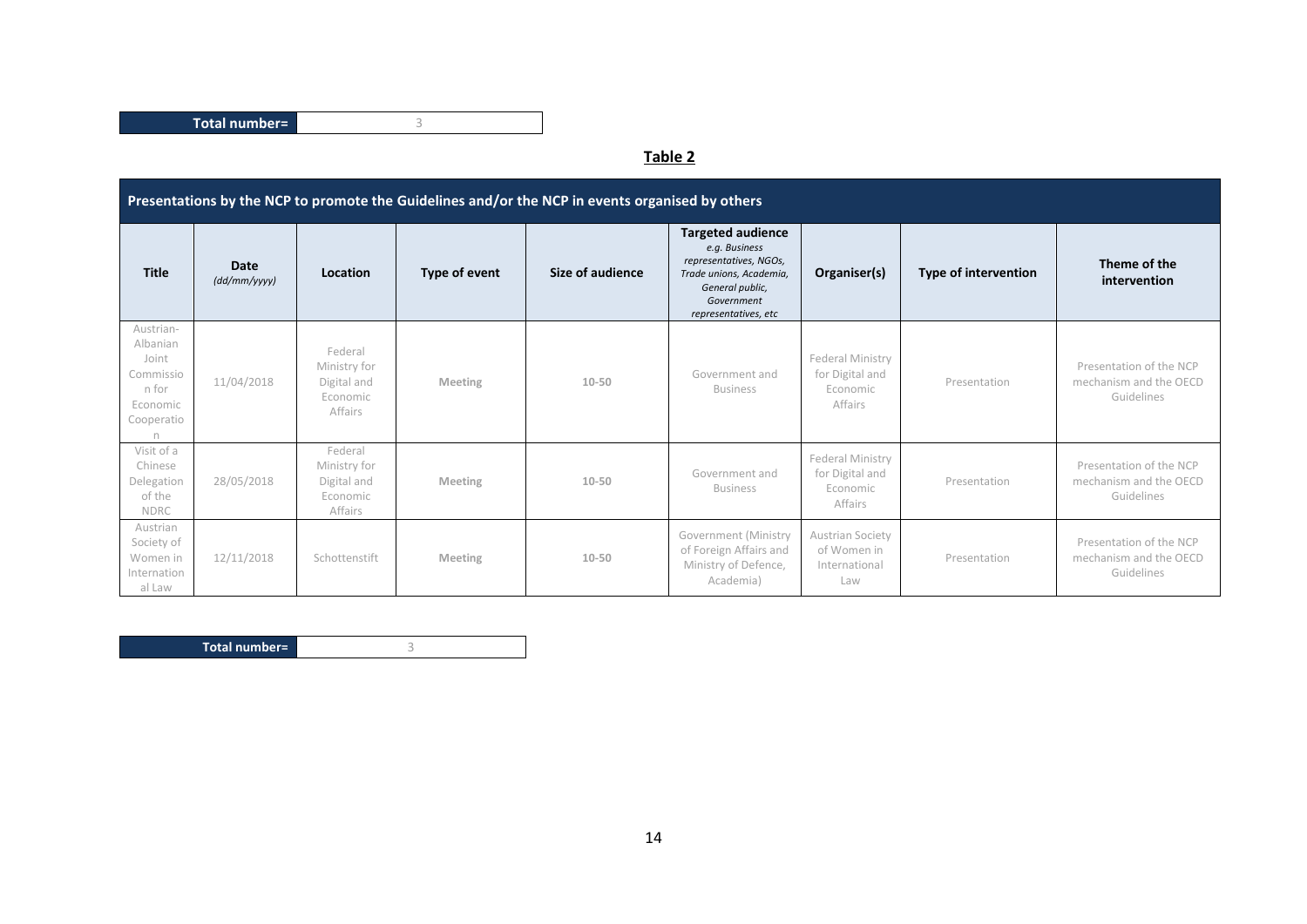#### **Annex 2: SPECIFIC INSTANCES**

#### **Please provide details of the following in the table below:** 1. Specific instances **in progress** during the year: Before the initial assessment: specific received and initial assessment in development After the initial assessment: specific instances received and found to merit further examination after the initial assessment, and under consideration by the NCP. Good offices were offered to the parties. 2. Specific instances concluded during the year (specific instances that the NCP found to merit further examination after the initial assessment and that have subsequently been closed). Please include any follow-up planned or executed regarding concluded specific instances. When NCPs engage in follow-up they review how the parties have implemented the agreement and recommendations. 3. Specific instances **not accepted** during the year (specific instances that the NCP found not to merit further examination). Please add additional lines if needed. We encourage all NCPs to inform the Secretariat on received specific instances and to provide a final statement as soon as it becomes available, in order to keep the OECD database updated at all times. For all specific instances that have not yet been reported to the Secretariat, please complete and send this <u>form</u> to <u>barbara.bijelic@oecd.org</u> and <u>kathryn.dovey@oecd.org</u>5. **For all specific instances that are currently IN PROGRESS: Before the initial assessment Names of parties Date received**  *(dd/mm/yyyy)* **Link to OECD database if available Did the NCP co-operate with other NCPs during the handling of this specific instance? If yes, please describe.** N/A N/A N/A N/A **After the initial assessment Names of parties Date received**  *(dd/mm/yyyy)* **Is the initial assessment publicly available? Link to OECD database if available Did the NCP co-operate with other NCPs during the handling of this specific instance? If yes, please describe.**

 $\overline{\phantom{a}}$ 

According to paragraph 42 of the Commentary on the Implementation Procedures of the OECD Guidelines for Multinational Enterprises, "[...] NCPs will report to the Investment Committee in order to include in the Annual Report on the OECD Guidelines information on all specific instances that have been initiated by parties, including those that are in the process of an initial assessment, those for which offers of good offices have been extended and discussions are in progress, and those in which the NCP has decided not to extend an offer of good offices after an initial assessment".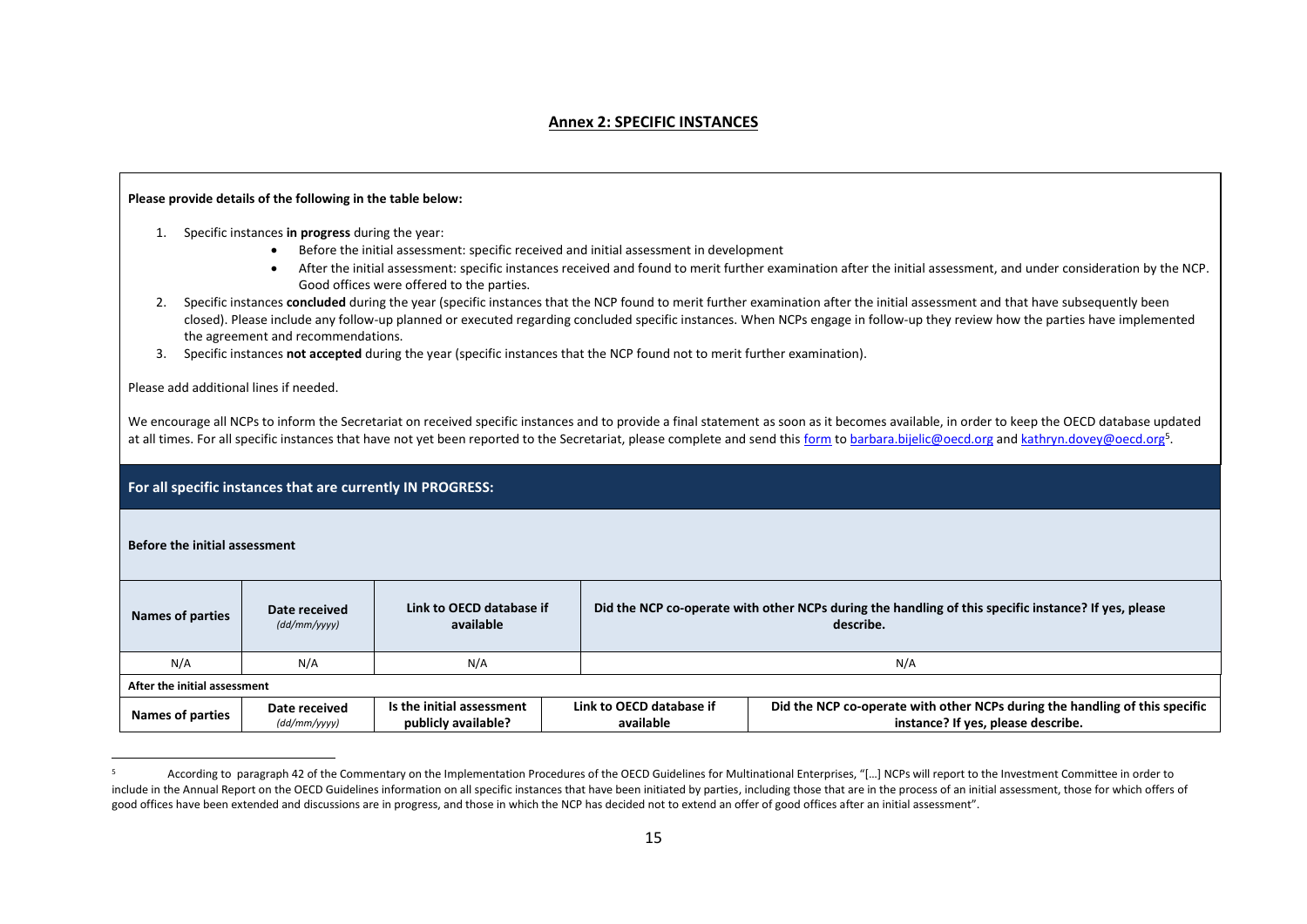| N/A | N/A | Choose an item. | N/A | N/A |
|-----|-----|-----------------|-----|-----|
|-----|-----|-----------------|-----|-----|

**Total number=** 0

| For all specific instances that were CONCLUDED during the year:                                       |                               |                                                     |                                                                     |                                                                  |                                                           |                                                                                                                         |  |
|-------------------------------------------------------------------------------------------------------|-------------------------------|-----------------------------------------------------|---------------------------------------------------------------------|------------------------------------------------------------------|-----------------------------------------------------------|-------------------------------------------------------------------------------------------------------------------------|--|
| <b>Title</b>                                                                                          | Date received<br>(dd/mm/yyyy) | Date<br>concluded<br>(dd/mm/yyyy)                   | Link to OECD<br>database if available                               | <b>Outcomes achieved</b>                                         | Follow-up by the NCP                                      | Did the NCP co-operate with<br>other NCPs during the handling<br>of this specific instance? If yes,<br>please describe. |  |
| Finance & Trade<br>Watch Austria,<br>EarthRights<br>International vs.<br><b>ANDRITZ HYDRO</b><br>GmbH | 09/04/2014                    | 27/06/2017<br>Follow-up<br>concluded:<br>17/10/2018 | http://mneguidelines.oe<br>cd.org/database/instanc<br>es/at0005.htm | Agreement reached between the<br>parties outside the NCP process | Follow-up conducted: Agreement<br>was implemented in full | No                                                                                                                      |  |

**Total number=** 1 (Follow-up concluded)

| For all specific instances that were NOT ACCEPTED during the year: |                               |                                       |                                                 |                                                                                                                   |  |  |
|--------------------------------------------------------------------|-------------------------------|---------------------------------------|-------------------------------------------------|-------------------------------------------------------------------------------------------------------------------|--|--|
| <b>Title</b>                                                       | Date received<br>(dd/mm/yyyy) | Link to OECD<br>database if available | Reasons for not accepting the specific instance | Did the NCP co-operate with other NCPs during the handling of this<br>specific instance? If yes, please describe. |  |  |
| N/A                                                                | N/A                           | N/A                                   | Choose an item.                                 | N/A                                                                                                               |  |  |

**Total number=** 0